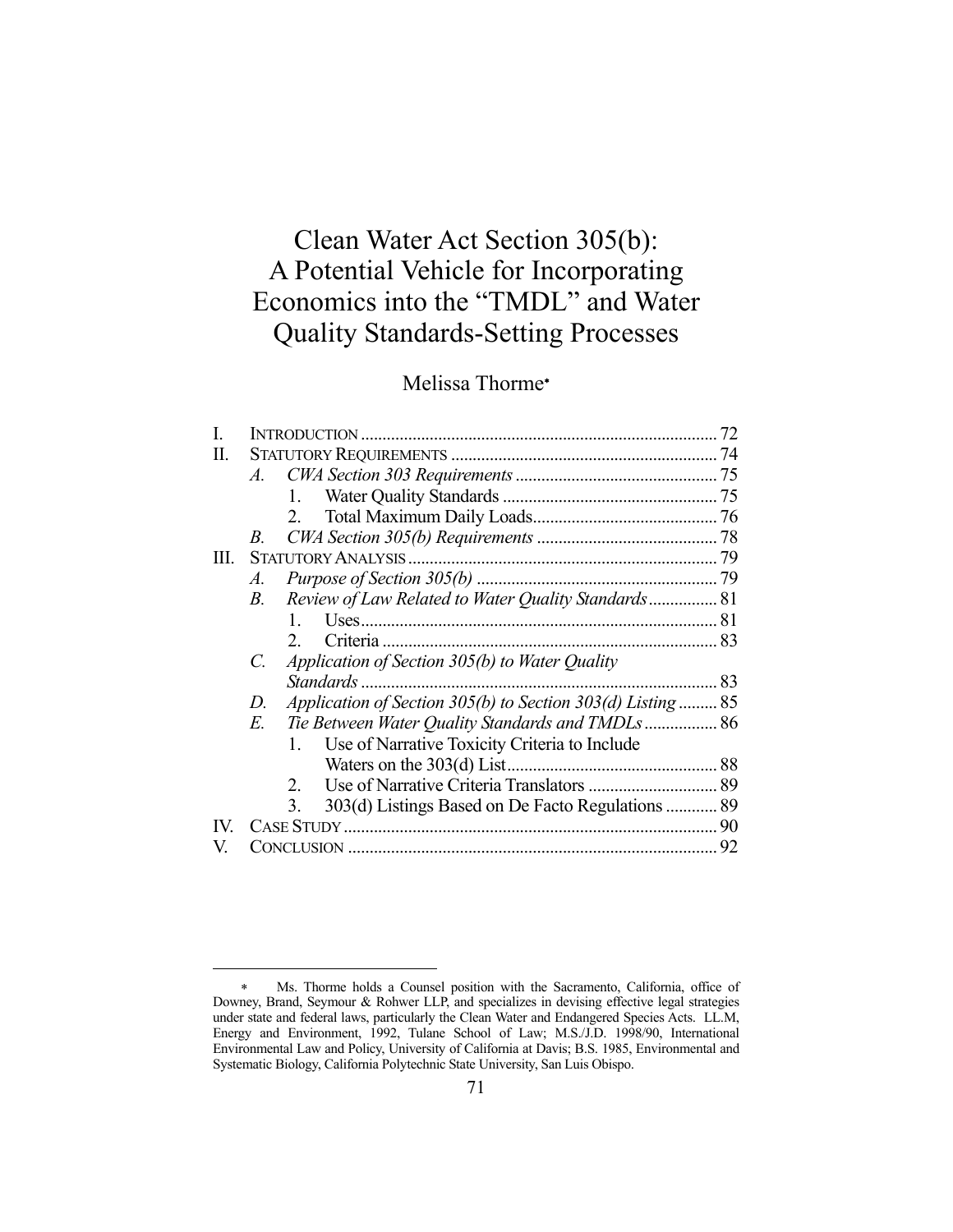#### I. INTRODUCTION

 The federal Clean Water Act (CWA or the Act) sets forth a complicated and ambitious, two-part regulatory scheme intended to eliminate water pollution.<sup>1</sup> The Act establishes both a primary regulatory program, which controls industrial and municipal wastewater discharges by imposing technology-based effluent limitations through discharge permits, and a secondary regulatory program, which regulates the cleanliness of the nation's waters through the adoption and implementation of water quality standards under CWA section  $303<sup>2</sup>$  For waterbodies where the water quality is not good enough to meet the water quality standards even after the imposition of technology-based effluent limitations, section 303(d) requires that "total maximum daily loads" (TMDLs) be adopted.<sup>3</sup>

 Since its enactment in 1972 as a part of the CWA, section 303(d) has been virtually ignored by states and the federal Environmental Protection Agency (EPA). However, more recently, due primarily to the numerous lawsuits filed and won by environmental groups, much attention has been focused on the requirements of section  $303(d).4$ TMDLs became a highly controversial issue following the EPA's 1998 estimations that within the next fifteen years 40,000 TMDLs must be adopted, each of which will result in more stringent controls on all sources of pollutants.<sup>5</sup>

 <sup>1.</sup> Federal Water Pollution Control (Clean Water) Act, 33 U.S.C. §§ 1251-1387 (1994 & Supp. III 1997).

 <sup>2.</sup> *See id.* §§ 1311, 1342, 1313.

 <sup>3.</sup> *See id.* § 1313(d). Although not specifically defined by the Act, a TMDL is basically the maximum amount of a pollutant that can be added to a waterbody each day without violating the water quality standard. *See id.* The EPA has defined a TMDL as the "sum of the individual [wasteload allocations] for point sources and [load allocations] for nonpoint sources and natural background." 40 C.F.R. § 130.2(i) (1999). However, it should be noted that the EPA's proposed regulations would alter this definition to state that TMDLs are "written plans and analyses for achieving water quality standards." Proposed Revisions to the Water Quality Planning and Management Regulations, 64 Fed. Reg. 46,012, 46,050 (1999). This proposed change fails to recognize that CWA section 208 was intended to be the main planning process under the CWA. Section 208, under the area-wide waste treatment management planning process, required the establishment of a regulatory program that would have dealt with many of the currently pressing pollution problems at issue under TMDLs, such as agricultural return flows, animal manure disposal, mine-related pollution, land use planning, construction activity runoff, and dredge and fill materials. *See* 33 U.S.C. § 1288(b)(2)(C) (1994).

 <sup>4.</sup> In these suits, the environmental groups alleged the failure of states and the EPA to adopt impaired-waterbodies lists and to develop and implement TMDLs, as required under the CWA. *See* 33 U.S.C. § 1313(d)(1)(a) (1994); *see also* San Francisco Baykeeper v. Browner, No. C000132 (N.D. Cal. filed Jan. 12, 2000); Natural Resources Defense Council, Inc. v. Fox, 30 F. Supp. 2d 369 (S.D.N.Y. 1998); Sierra Club v. Hankinson, 939 F. Supp. 872 (N.D. Ga. 1996).

 <sup>5.</sup> *See* EPA, ANALYSIS OF THE INCREMENTAL COST OF THE PROPOSED REVISIONS TO THE TMDLPROGRAM REGULATIONS 9, 32 (1998) [hereinafter EPA,ANALYSIS].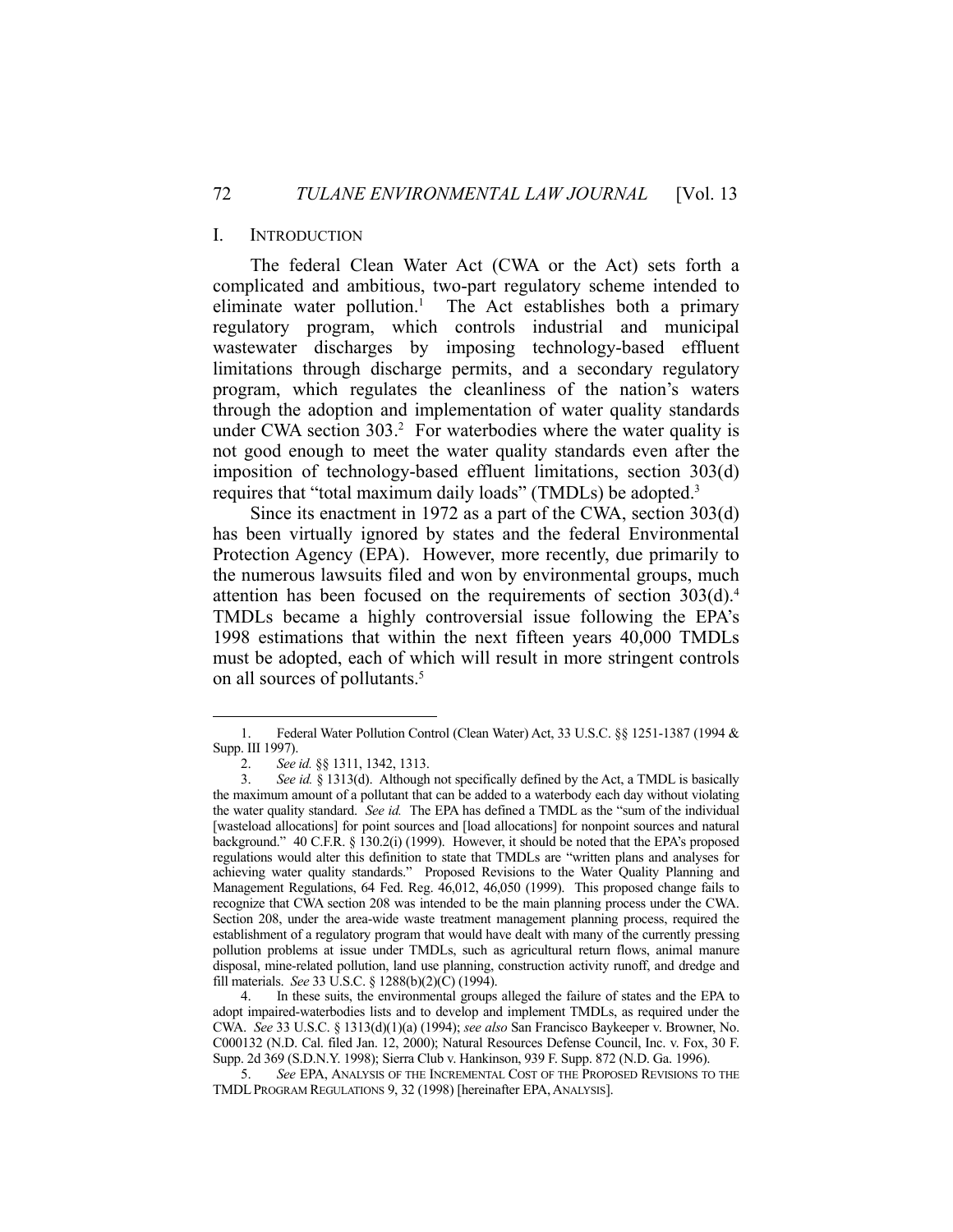1

 Nationwide, concerns have heightened over the constituents proposed for inclusion on the lists of impaired waterbodies and the resultant TMDLs required pursuant to section 303(d).<sup>6</sup> These concerns have become much more vocal in light of recent EPA regulatory proposals related to TMDLs, which would significantly expand the scope of the program.<sup>7</sup> For nonpoint sources of pollutants, the predominant concern stems from the threat of being pulled into the regulatory program, a threat that has thus far been avoided.<sup>8</sup>

 Municipal and industrial wastewater treatment facilities also have become concerned with the expanding scope of the TMDL program, since additional restrictions on these "point source" discharges are likely to be part of the TMDL equation.<sup>9</sup> This concern relates primarily to the potential permitting ramifications: more stringent "National Pollutant Discharge Elimination System" (NPDES) permit requirements,<sup>10</sup> which may include the imposition of mass limits, the elimination of dilution and mixing zones, or zero discharge requirements.<sup>11</sup> Of further concern are the costs associated with having to install additional control technologies to meet "waste

 <sup>6.</sup> *See* 33 U.S.C. § 1313(d) (1994); *Testimony of David Williams, Chairman, Federal*  Legislative Comm. of the California Ass'n of Sanitation Agencies Before the Comm. on Transp. and Infrastructure Subcomm. on Water Resources and Env't (Feb. 15, 2000) (last modified Mar. 28, 2000) <http://www.house.gov/transportation/water/02-15-00/williams.html> (commenting on the EPA's proposed TMDL program).

 <sup>7.</sup> *See* Proposed Revisions to the Water Quality Planning and Management Regulations, 64 Fed. Reg. 46,012; Proposed Revisions to the National Pollution Discharge Elimination System Program and Federal Antidegradation Policy in Support of Revisions, 64 Fed. Reg. 46,058 (1999). Comments on both proposals were due to the EPA by October 22, 1999. *See* 64 Fed. Reg. at 46,012, 46,058.

 <sup>8.</sup> Although the CWA is largely silent regarding the federal regulation of nonpoint sources, section 319, added in 1987, specifically deals with nonpoint sources through "best management practices." 33 U.S.C. § 1329 (a)(1)(C), (b)(2)(A)-(E) (1994).

 <sup>9.</sup> *See* Letter from Alexis Strauss, Acting Director, Water Division, EPA Region IX, to Loretta Barsamian, Executive Officer, California Regional Water Quality Control Board, San Francisco Bay Region 1 (July 22, 1999) [hereinafter Strauss Letter (July 22, 1999)] (on file with author) (stating that, because pollutants being discharged were included on the state's 303(d) list, the discharge must be controlled by criteria applied end-of-pipe or through equivalent mass limits, and "mixing zones should not be allowed for the listed pollutants").

 <sup>10.</sup> *See* 33 U.S.C. § 1342 (1994); 40 C.F.R. Parts 122 and 124 (discussing the regulatory requirements of the NPDES program).

 <sup>11.</sup> *See* Strauss Letter (July 22, 1999), *supra* note 9, at 1; Letter from Alexis Strauss, Director, Water Division, EPA Region IX, to Lawrence Kolb, Asst. Executive Officer, California Regional Water Quality Control Board, San Francisco Bay Region 7 (Nov. 12, 1999) ("[I]n the absence of these TMDL'S, the only [water quality based effluent limitation] that would assure the discharge does not cause or contribute to an exceedance of the narrative criteria is a loading of zero.") (on file with author).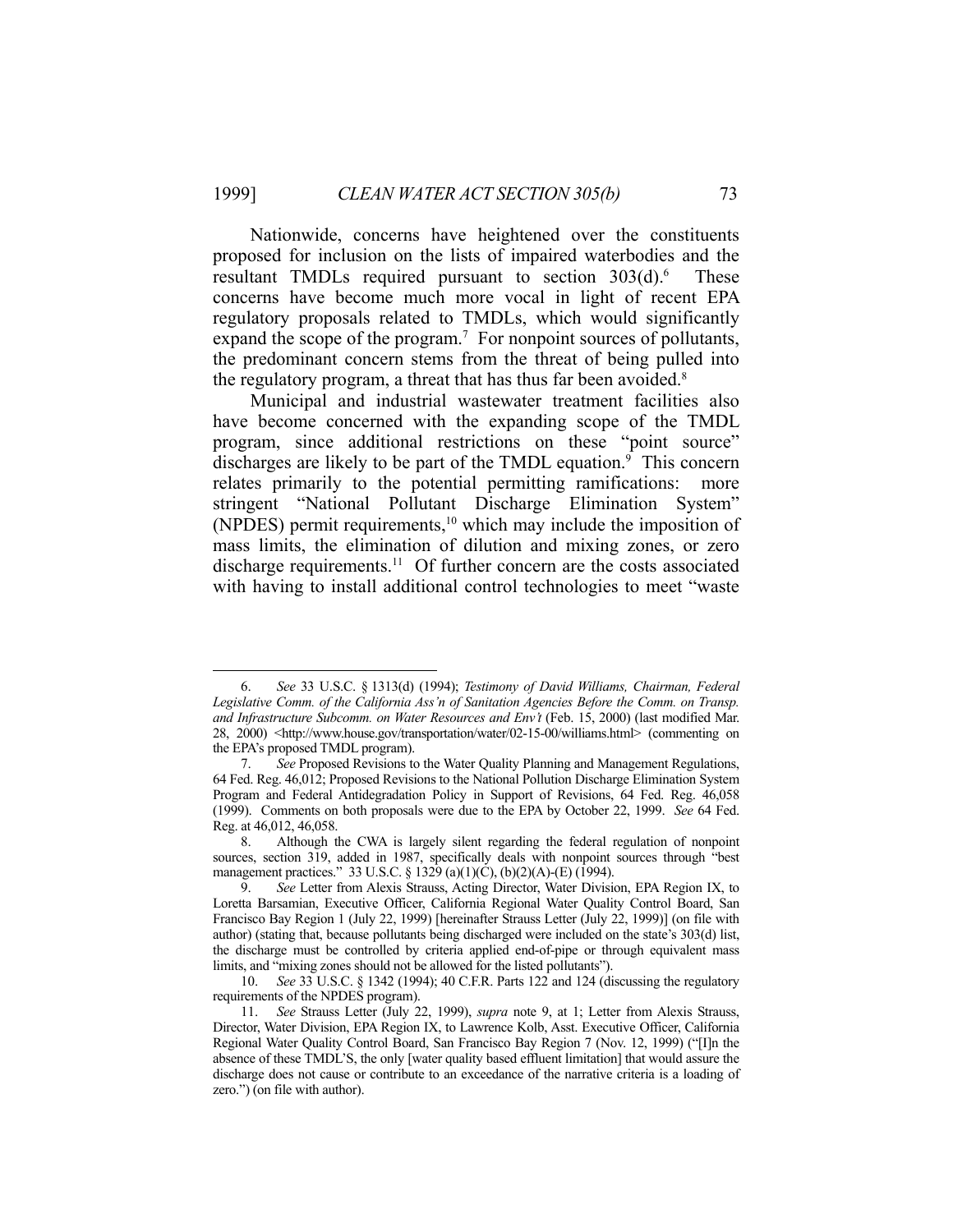load allocations" (WLAs)<sup>12</sup> assigned under a TMDL adopted as a result of a 303(d) listing.<sup>13</sup> Moreover, those who discharge from a point source fear that "if nonpoint source tradeoffs are not available or the controls developed as a result of a 'tradeoff' fail to achieve water quality standards, the NPDES permit becomes the ultimate method of achieving standards."14

 Although it is hoped that pollutant loads will be equitably allocated between point and nonpoint sources of pollutants, no legal principles have been set forth to ensure that equity and economics are incorporated into the TMDLs adoption and allocation processes. This article suggests a potential avenue for inserting economics not only into TMDLs processes, but also into the processes of setting water quality standards and listing impaired waters under section 303(d). In addition, this article suggests an alternative approach to reading the CWA, which incorporates the requirements of section 303 with reporting requirements under CWA section 305(b). This approach seeks to re-establish rationality into the Act's requirements as Congress intended.

#### II. STATUTORY REQUIREMENTS

 When read in its entirety, the CWA sets out a logical step-by-step process for addressing water quality.15 Unfortunately, implementation of the Act, by both the EPA and the states, has been less than comprehensive; thus, the inherent logic of the Act appears to be lost in its application. In an effort to orient the reader to the Act's intended and logical stepwise process, this part of the Article presents a brief overview of the CWA provisions that relate to water quality regulation. Part III then provides an analysis of each of these provisions.

 <sup>12.</sup> The EPA defines WLAs as "[t]he portion of a receiving water's loading capacity that is allocated to one of its existing or future point sources of pollution." 40 C.F.R. § 130.2(h) (1999).

 <sup>13.</sup> *See generally* Russell A. Isaac et al., *Chemistry and Toxicity: Water Quality Criteria Fail to Incorporate All that Is Known About Factors Affecting Toxicity of Metals*, WATER ENV'T & TECH., Sept. 1999, at 41 (noting the expense of improved technology for waste water treatment systems).

 <sup>14.</sup> Memorandum from Geoffrey Grubbs, Director, EPA Assessment and Watershed Protection Division, to Regional Water Quality Branch Chiefs 2 (Aug. 13, 1992) [hereinafter Grubbs Memorandum] (on file with author).

 <sup>15.</sup> *See* discussion *infra* Part II.A-B.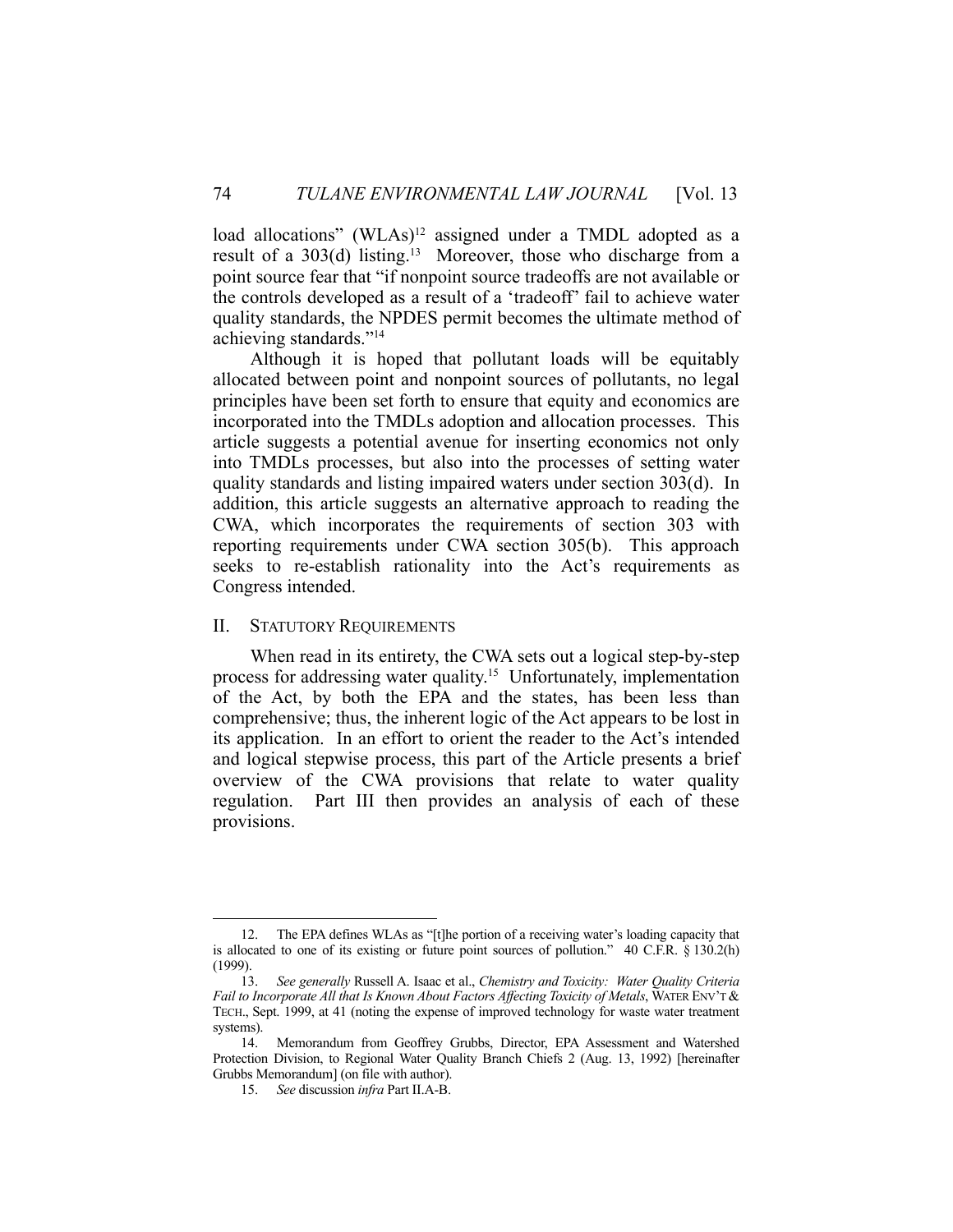# *A. CWA Section 303 Requirements*

# 1. Water Quality Standards

 Section 303 of the CWA concerns water quality standards and implementation plans. Under section 303(c), a "water quality standard . . . consist[s] of the designated uses of the navigable waters involved and the water quality criteria for such waters based upon such uses."<sup>16</sup> Generally, "uses" are the types of activities for which the water can be used, such as recreation or drinking.17 "Criteria" are the numeric or narrative water quality conditions necessary to support the water's designated uses.18

 Ideally, water quality standards should reflect water quality goals that are "consistent with the applicable requirements of [the] Act."19 This consistency review demands that water quality standards satisfy two requirements. First, they must "provide, *wherever attainable*, water quality for the protection and propagation of fish, shellfish, and wildlife, and recreation in and on the water."<sup>20</sup> Secondly, the standards must take into account the waterbody's use and value for "public water supplies, propagation of fish and wildlife, recreational purposes, and agricultural, industrial, and other purposes, and also . . . for navigation."<sup>21</sup> States must consider a waterbody's use for these purposes when classifying state waters, but are free to designate other

<sup>16. 33</sup> U.S.C. § 1313(c)(2)(A) (1994). It should be noted that the EPA, by regulation, has expanded the definition of water quality standards to include antidegradation in addition to uses and criteria. *See, e.g.*, 40 C.F.R. § 131.6(d) (1999) (requiring an antidegradation policy to fulfill the minimum requirements for submission of water quality standards).

 <sup>17.</sup> *See* 33 U.S.C. § 1313(c)(2)(A) (1994).

 <sup>18.</sup> *See* 40 C.F.R. § 131.11 (1999).

 <sup>19. 33</sup> U.S.C. § 1313(a)(1) (1994).

 <sup>20.</sup> EPA, WATER QUALITY STANDARDS HANDBOOK 2-1 (2d ed. 1993) [hereinafter WQS HANDBOOK] (emphasis added); *see also* 33 U.S.C. § 1251(a)(2) (1994). This requirement is commonly referred to as the Act's "fishable/swimmable" goal. These water quality goals are neither absolute nor universal as evidenced by the language referencing the idea of attainability. *See* discussion *infra* Part III.B.1.

 <sup>21. 33</sup> U.S.C. § 1313(2)(A) (1994). Consideration of the waterbody's "value" implies an economic component of the use-setting process. *See* Mississippi Comm'n on Natural Resources v. Costle, 625 F.2d 1269, 1277 (5th Cir. 1980). See also *Pronsolino v. Marcus*, wherein the United States District Court for the Northern District of California held:

Although the water-quality standards themselves were supposed to take "into consideration" the "propagation of fish and wildlife," those standards also had to take into account the "use and value" of the waters for a number of other purposes. As a result, a standard itself might be a compromise of competing considerations.

No. C 99-01828 WHA, slip op. at 11 n.9 (N.D. Cal. Mar. 30, 2000) (Order on Cross-Mots. for Summ. J.) (quoting 33 U.S.C.  $\S$  1313(c)(2)) (citation omitted) (on file with author).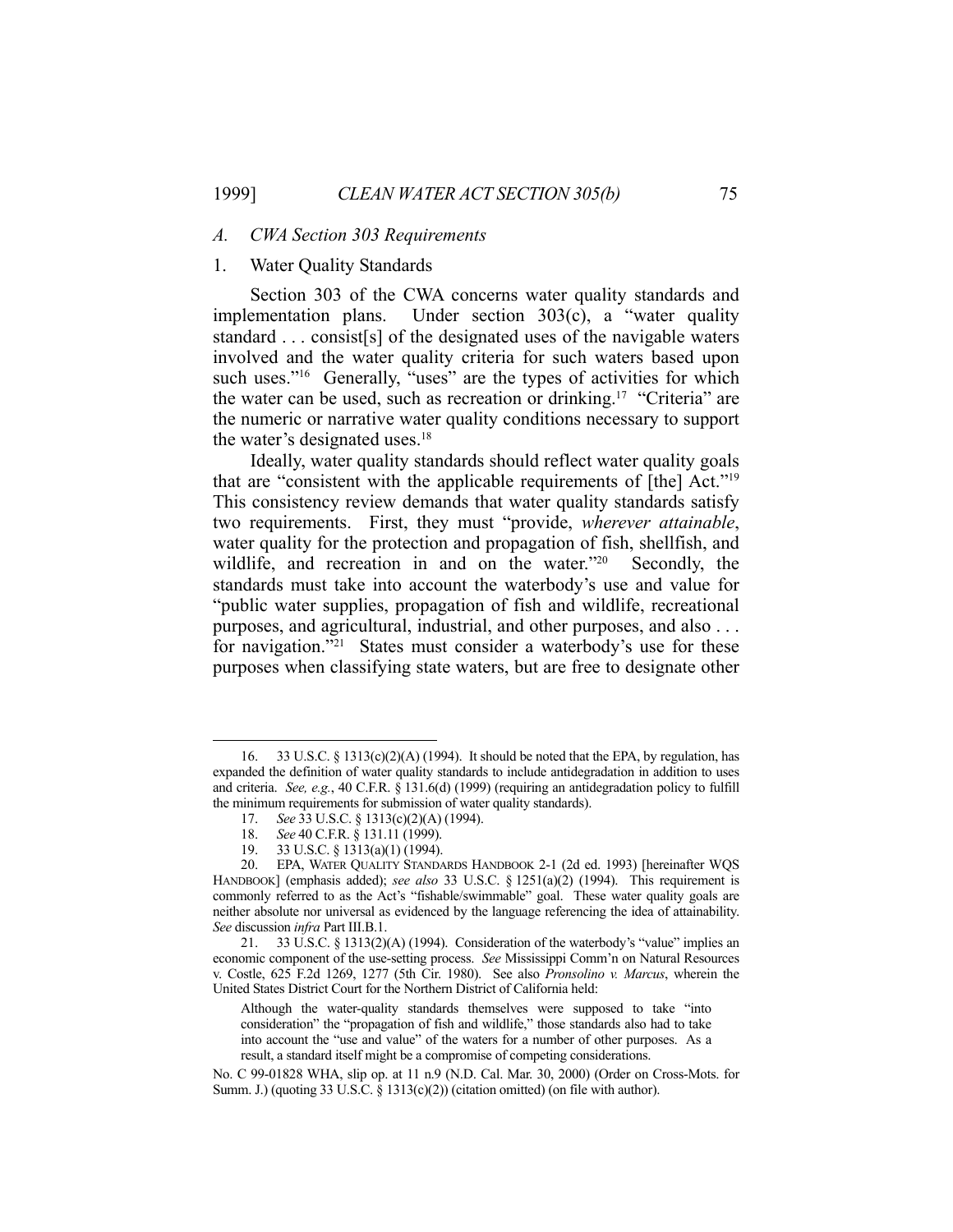uses.<sup>22</sup> Furthermore, there is no hierarchy of importance among the uses suggested in the CWA.23

 Under section 303(c), states must review applicable water quality standards and, where appropriate, modify and adopt new standards at least once each three-year period.<sup>24</sup> State-adopted water quality standards are submitted to the EPA for review; the agency must either approve or disapprove of each standard submitted.<sup>25</sup> EPA review should include, among other things, a determination of whether the state "has followed its legal procedures for revising and adopting standards."26 Upon approval by the EPA, the state standard becomes the "water quality standard for the applicable waters" of the state, or more succinctly, the applicable water quality standard.<sup>27</sup>

#### 2. Total Maximum Daily Loads

Under CWA section  $303(d)(1)(A)$ , each state must identify waters within its boundaries for which the effluent limitations required by section 301(b)(1)(A)<sup>28</sup> and section 301(b)(1)(B)<sup>29</sup> are not stringent enough to implement any water quality standard applicable to such waters.<sup>30</sup> The waters so identified make up the  $303(d)$  list for the state.

 <sup>22.</sup> *See* 40 C.F.R. § 131.10(c) (1999). EPA regulations, which demonstrate that some flexibility is inherent in the process for designating uses, allow for the development and adoption of subcategories of uses within the Act's general categories to refine and clarify specific use classes. *See* 40 C.F.R. § 131.10(c) (1999); WQS HANDBOOK, *supra* note 20, at 2-5.

 <sup>23.</sup> *See* WQS HANDBOOK, *supra* note 20, at 2-1.

 <sup>24.</sup> *See* 33 U.S.C. § 1313(c)(1) (1994). This review is commonly known as the "triennial review" process.

 <sup>25.</sup> *See id.* § 1313(c)(3).

 <sup>26.</sup> WQS HANDBOOK, *supra* note 20, at 1-3; *see also* 40 C.F.R. §§ 131.5(a)(3), 131.6(e) (1999).

 <sup>27. 33</sup> U.S.C. § 1313(c)(3) (1994); PUD No. 1 v. Washington Dep't of Ecology, 511 U.S. 700, 707 (1994); *see also* Alaska Clean Water Alliance v. Clarke, No. C96-1762R, 1997 WL 446499, at \*3 (W.D. Wash. July 8, 1997) ("Congress did not intend new or revised state standards to be effective until after EPA had reviewed and approved them.").

 <sup>28.</sup> CWA section 301(b)(1)(A) requires the "best practicable control technology" (BPT) currently available for industrial wastewater dischargers. 33 U.S.C. § 1311(b)(1)(A) (1994).

 <sup>29.</sup> CWA section 301(b)(1)(B) requires secondary treatment of municipal wastewater discharges. *See id.* § 1311(b)(1)(B). Secondary treatment is defined at 40 C.F.R. Part 133.

 <sup>30.</sup> *See* 33 U.S.C. § 1313(d)(1)(A) (1994). EPA regulations altered the types of waters that should be included on the 303(d) list. *See* 40 C.F.R. § 130.7(b)(1) (1999). These regulations require states to identify all "water quality-limited segments" still requiring TMDLs for which:

<sup>(</sup>i) Technology-based effluent limitations required by sections 301(b), 306 [new source performance standards], 307 [toxic and pretreatment effluent standards], or other sections of the Act;

<sup>(</sup>ii) More stringent effluent limitations (including prohibitions) required by either state, local, or federal authority; and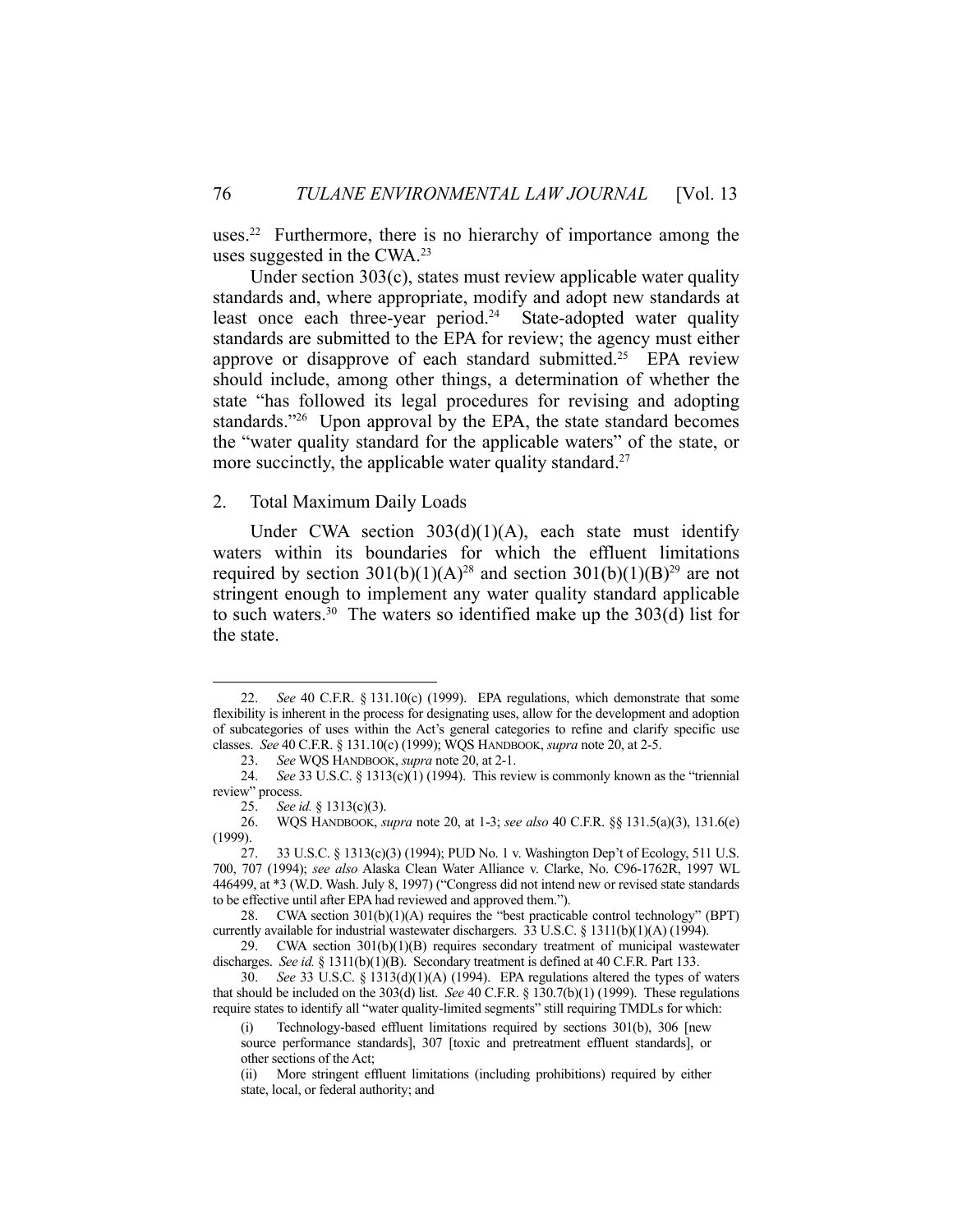After these waters have been identified and listed, section  $303(d)(1)(A)$  requires that states rank their listed waters by priority, "taking into account the severity of the pollution and the uses of such waters."<sup>31</sup> Following such priority ranking, section  $303(d)(1)(C)$ requires each state to establish a TMDL for those pollutants that the EPA has identified under section  $304(a)(2)$  as being suitable for such calculation.32 TMDLs must be established at a level necessary to implement the state's water quality standards, taking into consideration both seasonal variations and a "margin of safety," which accounts for any lack of knowledge concerning the relationship between effluent limitations and water quality.<sup>33</sup>

 The 303(d) list and TMDLs established under sections  $303(d)(1)(A)$  and (C) must be submitted by the state to the EPA "from time to time" for approval.<sup>34</sup> EPA regulations interpret this vague statutory timeframe to mean that the 303(d) list and TMDLs must be submitted biennially to the EPA. $35$  The EPA then has thirty days to either approve or disapprove of the list and  $\text{TMDLs}^{36}$  If the agency disapproves of either the list or the loads, it must promulgate these documents and submit them to the state.<sup>37</sup> Whether created by the

33. 33 U.S.C. §  $1313(d)(1)(c)$  (1994). A similar process for "total maximum daily thermal loads" (TMDTL) is required under CWA sections 303(d)(1)(B) and (D) for controls on thermal discharges. *See id.*  $\hat{\S}$  1313(d)(1)(B), (D). The scope of this article is limited to a discussion of TMDLs, although many similar concepts apply to TMDTLs.

34. *Id.* § 1313(d)(2).

 <sup>(</sup>iii) Other pollution control requirements (e.g., best management practices) required by local, state or federal authority, are not stringent enough to implement any water quality standard applicable to such waters.

*Id.* These regulations clearly modify the scope of the TMDL requirements as set forth in the CWA, which limited the 303(d) list to waters not meeting applicable water quality standards after the implementation of specific technology-based effluent limitations. *See* 33 U.S.C. § 1313(d)(1) (1994). Moreover, if technology-based limits are in place, and standards are still not being met, the standards may not be "attainable." *See* 40 C.F.R. § 131.10(d) (1999).

 <sup>31. 33</sup> U.S.C. § 1313(d)(1)(A) (1994).

 <sup>32.</sup> *See id.* § 1313(d)(1)(C). Before a TMDL can be established for a pollutant, the EPA is required to develop and publish information on pollutants identified as being "suitable for maximum daily load measurement." *Id.* § 1314(a)(2). In 1978, the EPA published such information in the *Federal Register*, summarily concluding that "*all pollutants*, under the proper technical conditions, [are] suitable for the calculation of [TMDLs]." Total Maximum Daily Loads Under Clean Water Act, 43 Fed. Reg. 60,662, 60,662 (1978) (emphasis added). The EPA has never explained the meaning of "proper technical conditions," thus it may be argued that any pollutant below the detection level is not "suitable for calculation" because the "proper technical conditions" are absent.

 <sup>35.</sup> *See* 40 C.F.R. § 130.7(d)(1) (1999). For the year 2000, EPA has amended section 130.7(d)(1) and, in most cases, extended the due date to April 2002 to allow time for promulgation of new TMDL regulations. *See* Revision to the Water Quality Planning and Management Regulation Listing Requirements, 65 Fed. Reg. 17,166, 17,167-68 (2000).

 <sup>36.</sup> *See* 33 U.S.C. § 1313(d)(2) (1994); 40 C.F.R. § 130.7(d)(2) (1999).

 <sup>37.</sup> *See* 33 U.S.C. § 1313(d)(2) (1994).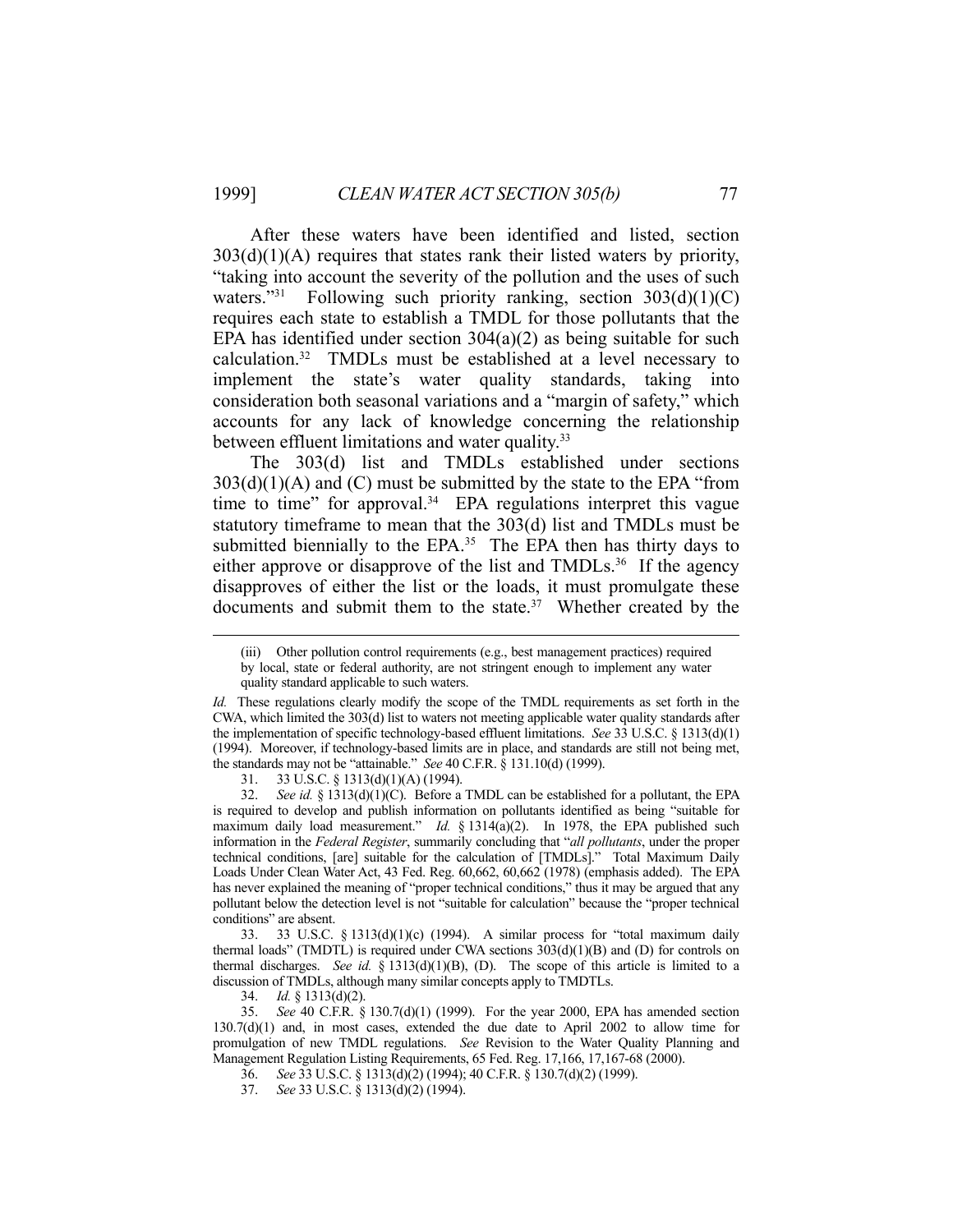state or the EPA, the TMDLs must ultimately be included into the state's "continuing planning process" (CPP) requirement under section  $303(e)$ .<sup>38</sup>

In addition to the waters included on the primary  $303(d)(1)(A)$ list, each state is also required under section 303(d)(3) to identify all other waters within its boundaries for the purpose of "developing information."39 For these waters, the state is required to estimate applicable TMDLs, considering seasonal variations and margins of safety, and assuring protection of indigenous populations of fish, shellfish, and wildlife.<sup>40</sup> This requirement seems to be more of a water quality tracking or planning mechanism than a regulatory device, as there is no requirement for such estimated TMDLs to be submitted to the EPA for approval.<sup>41</sup>

# *B. CWA Section 305(b) Requirements*

 CWA section 305(b) requires each state, starting in 1975, to prepare and submit to the EPA a report, which must specifically include:

(A) a description of the water quality of all navigable waters in such State during the preceding year, with appropriate supplemental descriptions as shall be required to take into account seasonal, tidal, and other variations, correlated with the quality of water required by the objective of this chapter (as identified by the Administrator pursuant to criteria published under section 1314(a) of this title) and the water quality described in subparagraph (B) of this paragraph;

(B) an analysis of the extent to which all navigable waters of such State provide for the protection and propagation of a balanced population of shellfish, fish, and wildlife, and allow recreational activities in and on the water;

(C) an analysis of the extent to which the elimination of the discharge of pollutants and a level of water quality which provides for the protection and propagation of a balanced population of shellfish, fish, and wildlife and allows recreational activities in and on the water, have been or will be achieved by the requirements of this chapter, together with

 <sup>38.</sup> *See id.* § 1313(e) (requiring states to have a CPP for all navigable waters within their boundaries). The CPP must include provisions for effluent limitations and schedules of compliance, area-wide waste management plans and basin plans, TMDLs, procedures for revision, adequate authority for intergovernmental cooperation, a water quality standards implementation plan, residual waste controls, and an inventory and ranking of needed waste treatment works. *See id.*

 <sup>39.</sup> *Id.* § 1313(d)(3).

 <sup>40.</sup> *See id.*

 <sup>41.</sup> *See* 40 C.F.R. § 130.7(e) (1999).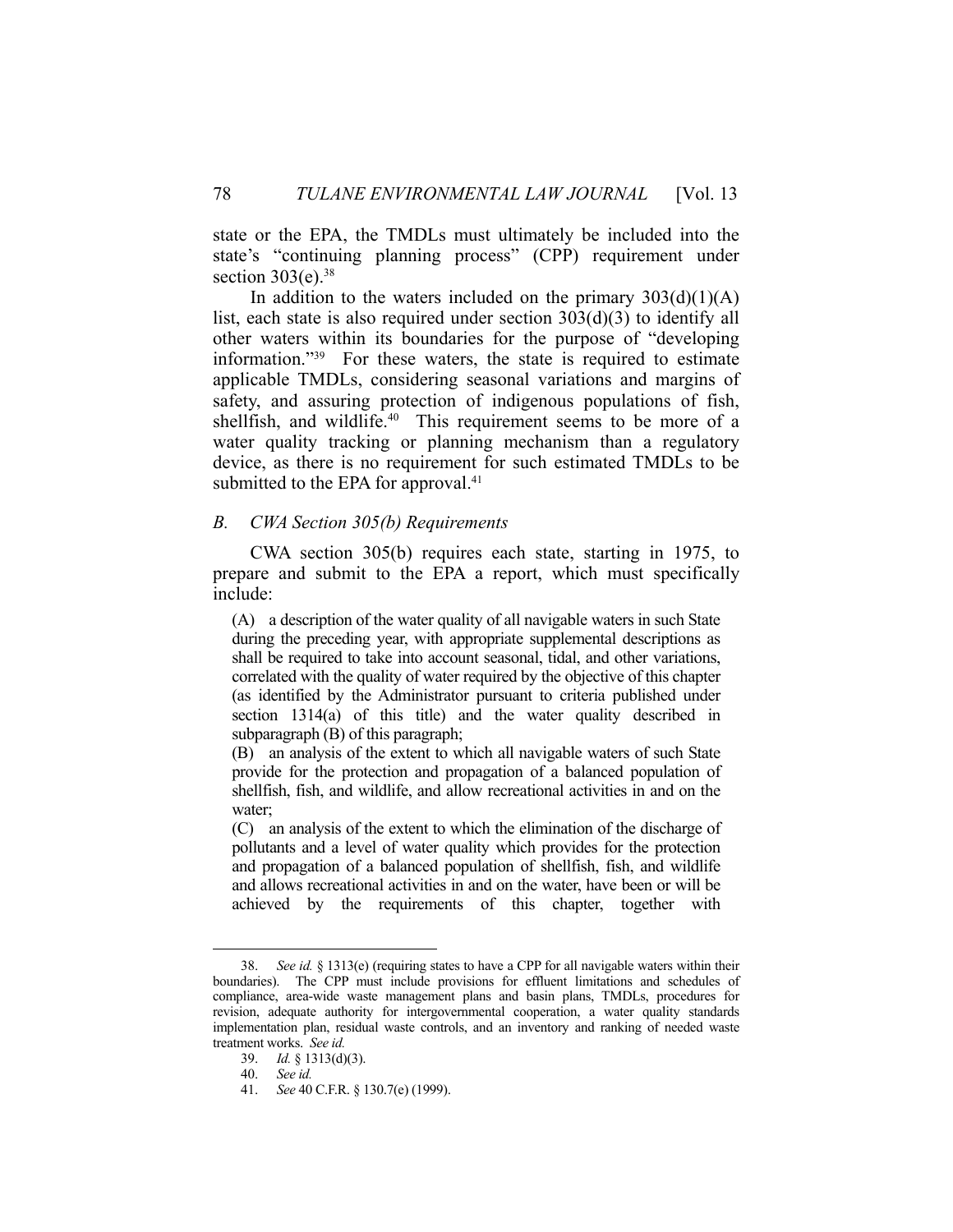recommendations as to additional action necessary to achieve such objectives and for what waters such additional action is necessary;

(D) an estimate of (i) the environmental impact, (ii) the economic and social costs necessary to achieve the objective of this chapter in such State, (iii) the economic and social benefits of such achievement, and (iv) an estimate of the date of such achievement; and

(E) a description of the nature and extent of nonpoint sources of pollutants, and recommendations as to the programs which must be undertaken to control each category of such sources, including an estimate of the costs of implementing such programs.42

 Section 305(b) reports must be prepared and submitted to the EPA biennially on April 1 of each even-numbered year, starting in 1976.43 After receipt of the reports from the states, the EPA is required to submit the reports, along with an analysis thereof, to Congress biennially on October 1 of each even-numbered year.<sup>44</sup>

#### III. STATUTORY ANALYSIS

#### *A. Purpose of Section 305(b)*

 When the Clean Water Act was adopted in 1972, Congress expressed concern that inadequate information existed regarding the degree to which pollution could be eliminated or controlled and the cost of such an effort.<sup>45</sup> Using the data accumulated in the section 305(b) reports, the EPA and the states could first identify the waters wherein the statutory goals would not be achieved and then determine the levels of point and nonpoint source controls required to meet the goals, as well as the economic and environmental impacts associated with the elimination or stringent control of pollutants.<sup>46</sup>

Under section  $305(b)(2)$ , the EPA is required to send the information contained in section 305(b) reports to Congress as a feedback mechanism, allowing Congress to make "mid-course

 <sup>42. 33</sup> U.S.C. § 1315(b)(1)(A)-(E) (1994).

 <sup>43.</sup> *See id.* § 1315(b)(1).

 <sup>44.</sup> *See id.* § 1315(b)(2). A bill introduced by the U.S. Senate on October 14, 1999, would extricate the 305(b) reporting requirements from the sunset requirements. S. 1730, 106th Cong. (1999).

 <sup>45.</sup> *See* S. REP. NO. 92-414, at 55 (1972). The CWA states that "it is the national goal that the discharge of pollutants into the navigable waters be eliminated by 1985." 33 U.S.C. § 1251(a)(1) (1994). This goal, also known as the "zero discharge" goal, clearly has not been reached. In relation to this goal, Senator Buckley noted, "The bill adopts the rather curious approach of establishing the 'no-discharge' standard by 1985 as a 'national policy' (section  $101(a)(1)$ ) and then providing procedures whereby the Congress will be given the opportunity, somewhere in the mid-1970's, to decide whether such a policy is achievable or, in fact, desirable (section 305)." S. REP. NO. 92-414, at 103 (1972).

 <sup>46.</sup> *See* 33 U.S.C. § 1315(b) (1994).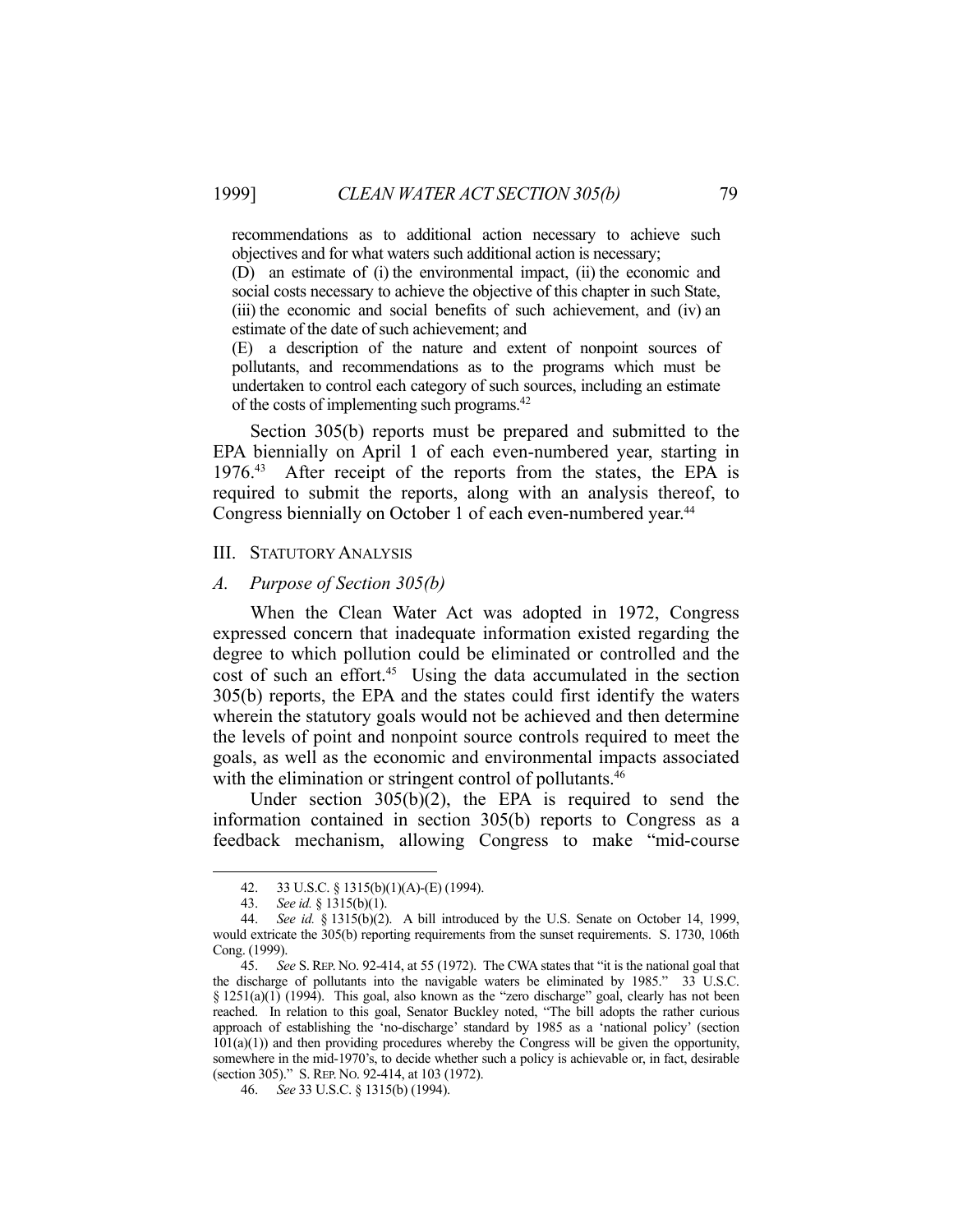corrections" for compliance with the statutory goals of "fishable/swimmable" waters and zero discharge. $47$  The legislative history states that:

The Committee recognizes the difficulty of implementing a no-discharge policy. The development of the midcourse correction information, required by Section 305, should provide Congress and the public with the definitive data needed to evaluate fully the implications of a no-discharge policy. That information will assist the Nation in any decision on the proper enforcement mechanism to be established to support the goal, if appropriate, or a decision to define the date for the attainment of the goal with greater precision, if required, or the extent of the exceptions to that goal, if any, or whether the costs associated with reaching this ultimate standard, in some instances, may far outweigh the benefits derived.<sup>48</sup>

However, because none of the states' section 305(b) reports have described the full extent of economic and social benefits and costs associated with improving and protecting water quality conditions,<sup>49</sup> such "mid-course corrections" have never been performed, nor have the goals of the Act been revisited.<sup>50</sup>

 Furthermore, the lack of a comprehensive and adequate section 305(b) reporting structure has hindered the proper adoption of other water quality impairment listing requirements under the Act. The CWA requires states to compile several impaired waters lists, including: (1) the section 303(d) list of waters not meeting water quality standards even after the implementation of specified

 <sup>47.</sup> *See id.* §§ 1315(b)(2), 1251(a)(1)-(2); *see also supra* note 20 and accompanying text (defining "fishable/swimmable" goal).

 <sup>48.</sup> S. REP. NO. 92-414, at 11 (1972). Although Senator Buckley expressed his support for congressional review over the program's progress, he was also concerned that the section 305 "mid-course correction" would "come too late to achieve its intended purpose, i.e., Congressional reevaluation of the 1985 'no-discharge' policy." *Id.* at 104. Congress also recognized that there are "technical limitations on what can be done to achieve elimination of the discharge of pollutants," and that there may be inadequate information on the degree to which certain pollutants can be eliminated. *Id.* at 55.

 <sup>49.</sup> *See* EPA, NATIONAL WATER QUALITY INVENTORY: 1996 REPORT TO CONGRESS 509 (1998) [hereinafter 1996 NATIONAL WATER QUALITY INVENTORY REPORT]; EPA, NATIONAL WATER QUALITY INVENTORY: 1992 REPORT TO CONGRESS 321 (1994) [hereinafter 1992 NATIONAL WATER QUALITY INVENTORY REPORT]. It should be noted that these EPA reports were issued more than two years past the statutory deadline of October 1, 1996 and 1992, respectively.

 <sup>50.</sup> It appears that the EPA has thus far failed to provide adequate oversight of the contents of the state 305(b) reports, thereby thwarting congressional intent. Under CWA section 106, Congress prohibited the EPA from issuing grants for pollution control programs to those states that fail to provide the information required under section 305 of the Act. *See* 33 U.S.C. § 1256(e)(1) (1994). Given the section 106(e) prohibition and the fact that the EPA has reported to Congress that no state has properly prepared a 305(b) report, states would be well served to improve their compliance record under section 305(b). *See* 1996 NATIONAL WATER QUALITY INVENTORY REPORT, *supra* note 49, at 509; *id.* at 321.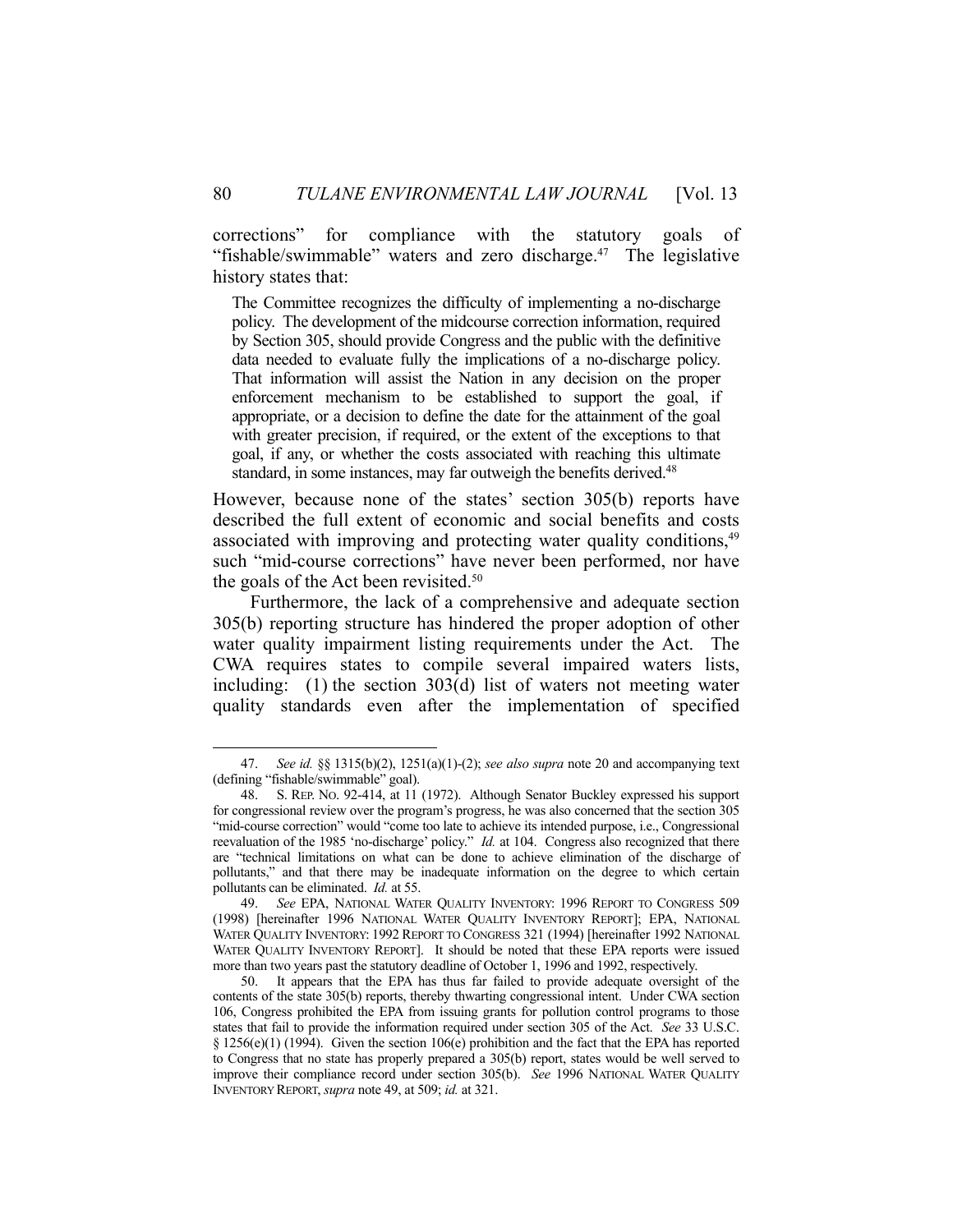technology-based controls,<sup>51</sup> (2) section 304(1) lists of waters not meeting standards primarily due to toxic pollutants from point source discharges,<sup>52</sup> (3) the section 314(a) list of impaired public lakes,<sup>53</sup> and (4) the 319 list of waters not attaining standards due to nonpoint sources of pollutants.<sup>54</sup> The use of any one of these lists, rather than a section 305(b) report, as the broad-based inventory of all of a state's impaired waters is inappropriate and unintended under the CWA.<sup>55</sup> A statement from a high-ranking official in the EPA Office of Water adds weight to this contention. This official explained that the other statutorily required lists focus on a narrower set of problems than do the section  $305(b)$  reports,<sup>56</sup> noting that "[m]any people think [the multiplicity of reports] makes no sense, [and instead,] there should be a consolidated assessment."<sup>57</sup> However, "the fact of life is that there are four or five different parts of the law with slightly different phrasing" and requirements.<sup>58</sup>

## *B. Review of Law Related to Water Quality Standards*

1. Uses

<u>.</u>

 As previously noted, a water quality standard has two components.59 The first component is the designated "use" of a given waterbody.<sup>60</sup> A state may designate more than one "use" for the same

 56. This is particularly true when discussing the 303(d) list. "As an overall water quality assessment tool, the § 305(b) report functions as a 'state of the waters' report, and thus includes a much broader set of waters than the  $\S 303(d)$  list. As such, it is an important reference tool for building the § 303(d) list." EPA, GUIDANCE DOCUMENT FOR LISTING WATERBODIES IN THE REGION 10 § 303(d) PROGRAM A-1 (1995) [hereinafter 303(d) PROGRAM GUIDANCE DOCUMENT].

 <sup>51.</sup> *See* 33 U.S.C. § 1313(d)(1)(A) (1994).

 <sup>52.</sup> *See id.* § 1314(l)(1)(A). Unlike the 303(d) list, which is to be submitted from time to time, the 304(l) lists were a one time listing process. *See id.*

 <sup>53.</sup> *See id.* § 1324(a)(1)(E).

 <sup>54.</sup> *See id.* § 1329(a)(1)(A).

 <sup>55.</sup> *See* Memorandum from Donald J. Brady, Chief, EPA Watershed Branch, to Regional and State Environmental Agencies 4 (Dec. 16, 1996) [hereinafter Brady Memorandum] (on file with author). For instance, the EPA's proposed TMDL-process regulations state that it is "appropriate to have the section 303(d) list serve as a comprehensive accounting of waterbodies impaired or threatened by pollution or pollutants." Proposed Revisions to the Water Quality Planning and Management Regulation, 64 Fed. Reg. 46,012, 46,022 (1999). However, the legislative history of the CWA provides, and the current EPA regulations state, that the 305(b) "water quality report serves as the primary assessment of state water quality." 40 C.F.R. § 130.8(a) (1999); *see also* S.REP. NO. 92-414, at 55 (1972).

 <sup>57.</sup> *New EPA Guidance Gives States More Water Quality Reporting Leeway*, WATER POLICY REPORT (Inside Washington Publishers, Washington, D.C.), Nov. 6, 1996, at 14 (on file with author).

 <sup>58.</sup> *Id.*

 <sup>59.</sup> *See* discussion *supra* Part II.A.1.

 <sup>60.</sup> *See* 33 U.S.C. § 1313(c)(2)(A) (1994).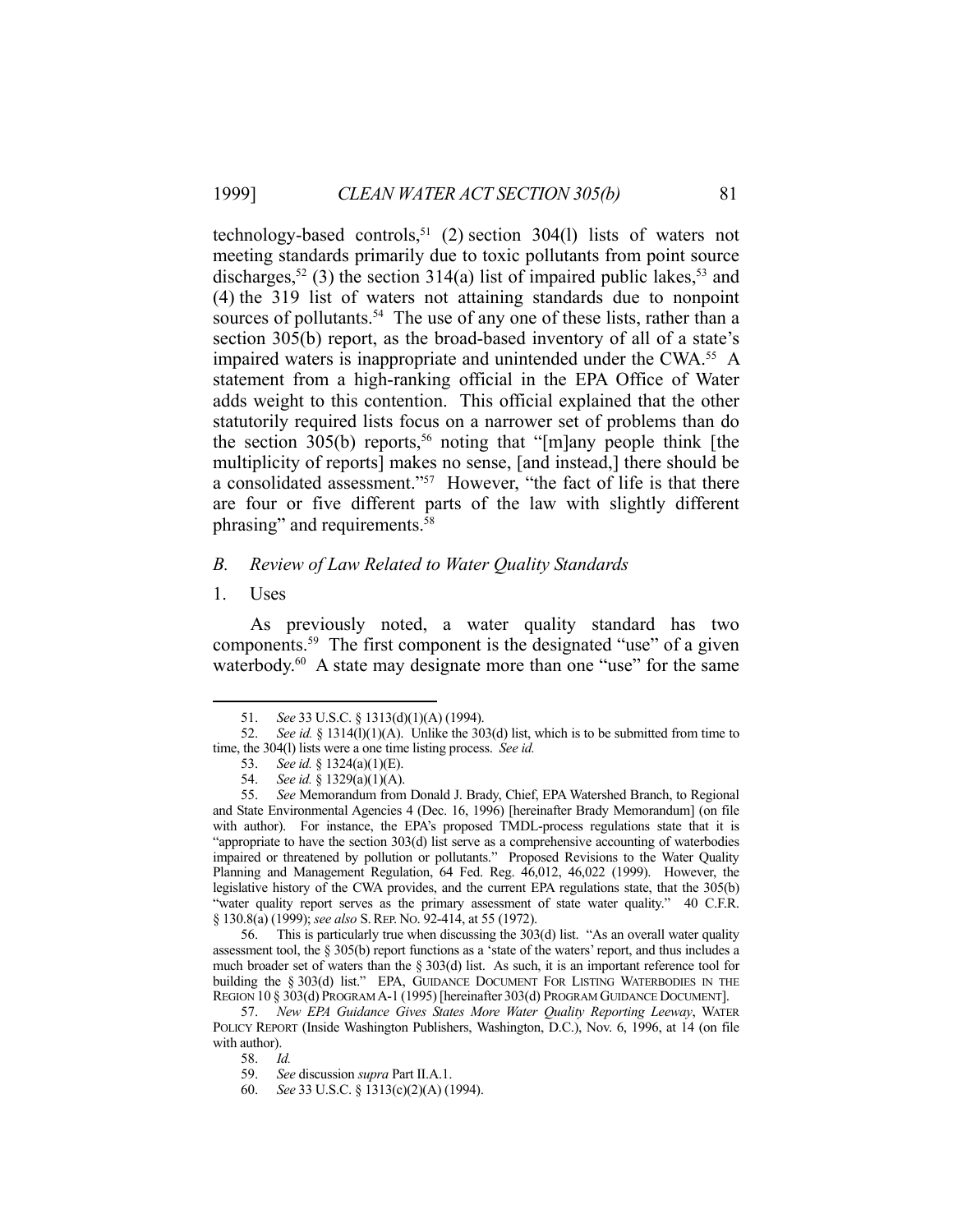waterbody.<sup>61</sup> For example, drinking water, recreation, and aquatic life uses may be the "designated uses" of a single waterbody.<sup>62</sup> Moreover, a designated use of a waterbody may be sub-categorized, such as an aquatic life use being categorized as either warm water fishery or cold water fishery depending on the ambient water temperature and the fish species present.<sup>63</sup> Waterbodies may also be designated seasonal uses, potentially requiring less stringent water quality criteria.<sup>64</sup>

 EPA guidance sets forth the proposition that, "when designating uses, States may wish to designate only the uses that are attainable."65 The EPA defines "attainable uses" as those uses that can be achieved when effluent limits under sections 301(b) (technology-based limits) and section 306 (new source performance standards) are imposed on point-source dischargers, and when cost-effective and reasonable "best management practices" (BMPs) are imposed on nonpoint-source dischargers.<sup>66</sup> Thus, if all sources are subject to technology-based limits, new source standards, and BMPs, and uses are still not being achieved, the designated use may be unattainable and should be reviewed and possibly modified. Similarly, when background levels of pollutants in the waterbody are irreversible and the water quality criteria cannot be met, states are encouraged to assess other, more appropriate uses and revise the water quality standards appropriately.67

 If a change in the designated use is warranted, then states may modify the use currently assigned.<sup>68</sup> Under EPA regulations, a "state" must conduct a use attainability analysis whenever the state wishes to remove a designated use that is specified in section  $101(a)(2)$  of the Act, or to adopt subcategories of uses . . . which require less stringent criteria."69 A "use attainability analysis" (UAA) requires a state to scientifically assess the factors, including physical, chemical, biological, and economic factors, which prohibit or otherwise affect attainment of the designated use.<sup>70</sup> Thus, in theory, states can re-

62. *See* 33 U.S.C. § 1313(c)(2)(A) (1994).

 <sup>61.</sup> *See* 40 C.F.R. § 131.10 (1999).

 <sup>63.</sup> *See* 40 C.F.R. § 131.10(c) (1999).

 <sup>64.</sup> *See id.* § 131.10(f).

 <sup>65.</sup> WQS HANDBOOK, *supra* note 20, at 2-4.

 <sup>66.</sup> *Id.* at 2-6; *see also* 40 C.F.R. § 131.10(d) (1999).

<sup>67.</sup> *See* WQS HANDBOOK, *supra* note 20, at 6-5.<br>68. *See* 40 C.F.R. § 131.10(g), (h) (1999).

 <sup>68.</sup> *See* 40 C.F.R. § 131.10(g), (h) (1999).

<sup>66.</sup> *Id.* § 131.10(j)(2). Methods for demonstrating that attainment of a designated use is  $\frac{Id}{d}$ . § 131.10(j)(2). Methods for demonstrating that attainment of a designated use is not feasible are found at 40 C.F.R. § 131.10(g).

 <sup>70.</sup> *See id*. § 131.10(g).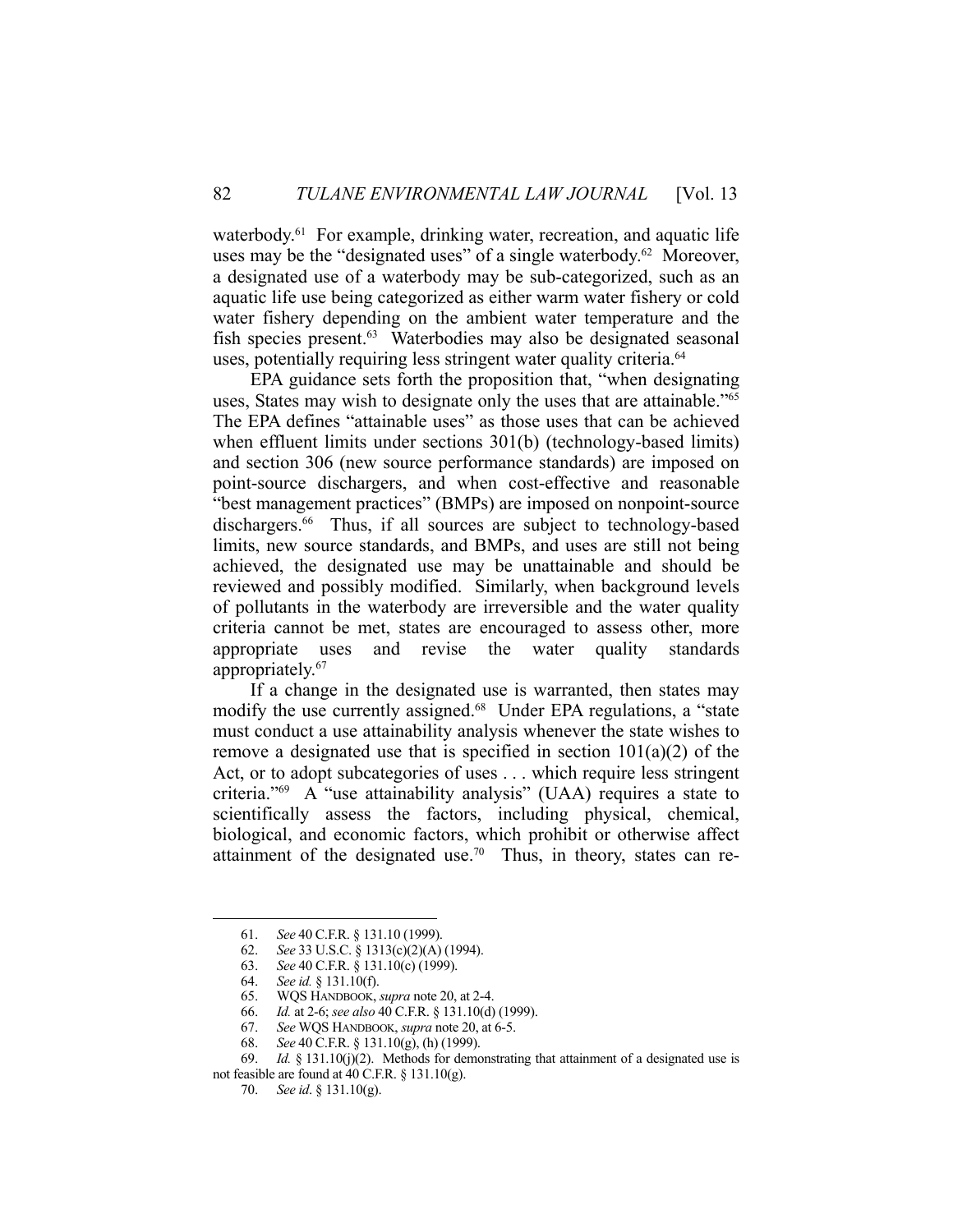designate a waterbody for such uses as can be supported given specific limitations, economic or otherwise.<sup>71</sup>

## 2. Criteria

 The second component of a water quality standard is the "water quality criteria."<sup>72</sup> These criteria are the numeric or narrative water quality conditions that must be met in order to attain the designated uses.73 Criteria are expressed either in the narrative form (*e.g.*, no toxics in toxic amounts) or, more frequently, in the numeric form  $(e.g., 4 mg/L).$ <sup>74</sup>

 Whereas states are primarily responsible for reviewing, establishing, and revising water quality standards,<sup>75</sup> the EPA is primarily responsible for developing and publishing "criteria for water quality accurately reflecting the latest scientific knowledge."<sup>76</sup> These EPA criteria, more commonly known as "Gold Book" numbers or "304(a) criteria," are periodically issued to the states as nonregulatory guidance for developing the criteria portion of state water quality standards and may be adopted by states as issued by the EPA.77 Alternatively, states "may adjust national criteria, *up or down*, to reflect local environmental conditions and human exposure patterns."78 However, for criteria to become binding elements of state water quality standards, the criteria must be adopted by the state in accordance with state laws governing how regulations become law.<sup>79</sup>

## *C. Application of Section 305(b) to Water Quality Standards*

Under CWA section  $305(b)(1)(A)$ , each state is required to describe the quality of all waters within its boundaries during the

 <sup>71.</sup> In practice, UAAs often are not performed due to the cost and uncertain outcome of the subsequent regulatory action. Consequently, designated uses are rarely removed.

 <sup>72. 33</sup> U.S.C. § 1313(c)(2)(A) (1994).

 <sup>73.</sup> *See* 40 C.F.R. § 131.11(b) (1999).

 <sup>74.</sup> *See* Mississippi Comm'n on Natural Resources v. Costle, 625 F.2d 1269, 1271 (5th Cir. 1980) ("For most pollutants, criteria are expressed as specific numerical concentration limits.").

 <sup>75.</sup> *See* 33 U.S.C. § 1313(C) (1994); 40 C.F.R. § 131.4(a) (1999).

 <sup>76. 33</sup> U.S.C. § 1314(a)(1) (1994); EPA, WATER QUALITY CRITERIA AND STANDARDS NEWSLETTER 16 (1999) ("These water quality criteria are the Agency's current *recommendations*, developed pursuant to Section 304(a) of the Clean Water Act, and reflect the latest scientific knowledge." (emphasis added)).

 <sup>77.</sup> *See* 40 C.F.R. § 131.3(c) (1999); 33 U.S.C. § 1314(a)(3) (1994).

 <sup>78.</sup> Western Carolina Reg'l Sewer Auth. v. Department of Health and Envt'l Control (DHEC), No. 98-ALJ-07-0267-CC, 1999 WL 1016064, at \*8 (S.C. Admin. Law Judge Div. Sept. 22, 1999) (order granting summary judgment) (emphasis in original).

 <sup>79.</sup> *See* 40 C.F.R. §§ 131.5(a)(3), 131.6(e) (1999).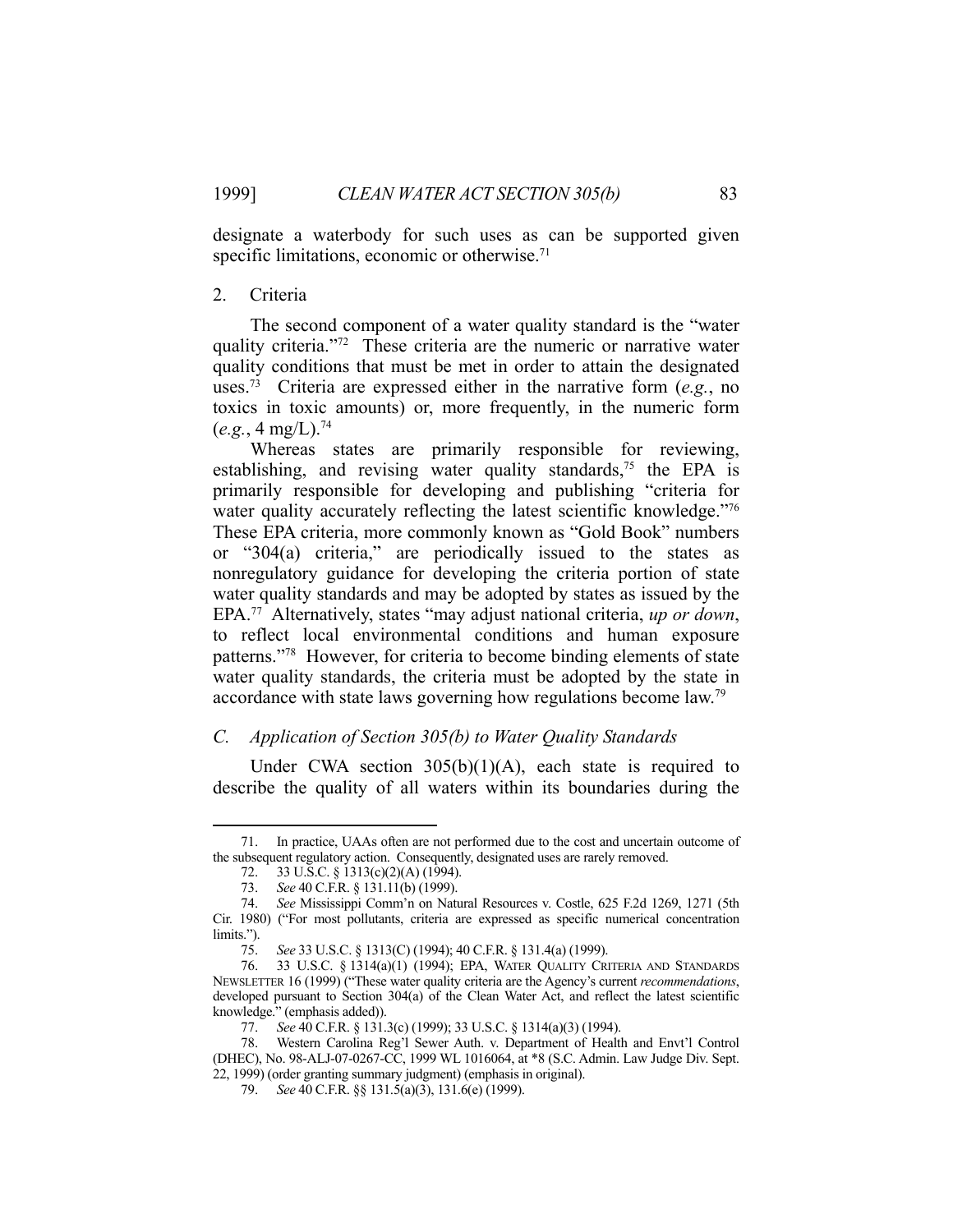preceding year and to compare such water quality with the "objective of this chapter," defined as the EPA's published criteria under section  $304(a).$ <sup>80</sup> The state must then, under section  $305(b)(1)(D)$ , biennially estimate environmental impacts, as well as the economic and social costs and benefits necessary to achieve the "objective of this chapter" as previously defined. $81$  Therefore, section 305(b) essentially requires states to undertake an environmental impact and cost-benefit analysis of utilizing and achieving the EPA's nonregulatory 304(a) criteria.

 In agency guidance documents, the EPA has noted that each state is to identify additions or revisions to existing water quality standards based, in part, on the state's  $305(b)$  report.<sup>82</sup> Thus, if the environmental impacts and costs necessary to meet the "objective of this chapter" would greatly exceed the benefits, states could adopt water quality criteria or uses that make more sense economically or environmentally.

 For instance, the 304(a) criteria review under section 305(b) could be used as the impetus for site-specific standards. The "EPA's laboratory-derived [304(a)] criteria may not . . . accurately reflect the bioavailability and/or toxicity of a pollutant because of the effect of local physical and chemical characteristics or the varying sensitivities of local aquatic communities," as opposed to the aquatic organisms used to derive the  $304(a)$  criteria.<sup>83</sup> States may then develop sitespecific criteria as a method for taking local conditions into account when adopting water quality standards, such as setting criteria "adequate to protect the designated use without being more or less stringent than needed given site specific conditions."<sup>84</sup>

<sup>80. 33</sup> U.S.C. § 1315(b)(1)(A) (1994). States are also required to compare the state's water quality with the Act's goal of "fishable/swimmable" waters and the goal of eliminating the discharge of pollutants. *See id.* § 1315(b)(1)(B)-(C).

 <sup>81.</sup> *Id.* § 1315(b)(1)(D)(i)-(iii); 40 C.F.R. § 130.8(b)(3) (1999); EPA Guidelines for Preparation of the Comprehensive State Water Quality Assessments (305(b) Reports) and Electronic Updates: Report Contents 3-12 to 3-16 (1997).

 <sup>82.</sup> *See* WQS HANDBOOK, *supra* note 20, at 6-1.

 <sup>83.</sup> *Id.* at 6-6.

 <sup>84.</sup> *Id.* Although the adoption of narrowly tailored, site-specific criteria makes sense, the Supreme Court, in dicta, has determined that states are not required to "study to a level of great specificity each individual surface water to ensure that the criteria applicable to that water are sufficiently detailed and individualized to fully protect the water's designated uses." PUD No. 1 v. Washington Dep't of Ecology, 511 U.S. 700, 717-18 (1994). However, states clearly have the discretion to do so. Natural Resources Defense Council v. EPA, 770 F. Supp. 1093, 1100 (E.D. Va. 1991) ("[T]he standard may differ from a criterion because of prevailing local natural conditions, . . . such as naturally occurring organic acids, or because of the importance of a particular waterway, economic considerations, or the degree of safety to a particular ecosystem that may be desired.").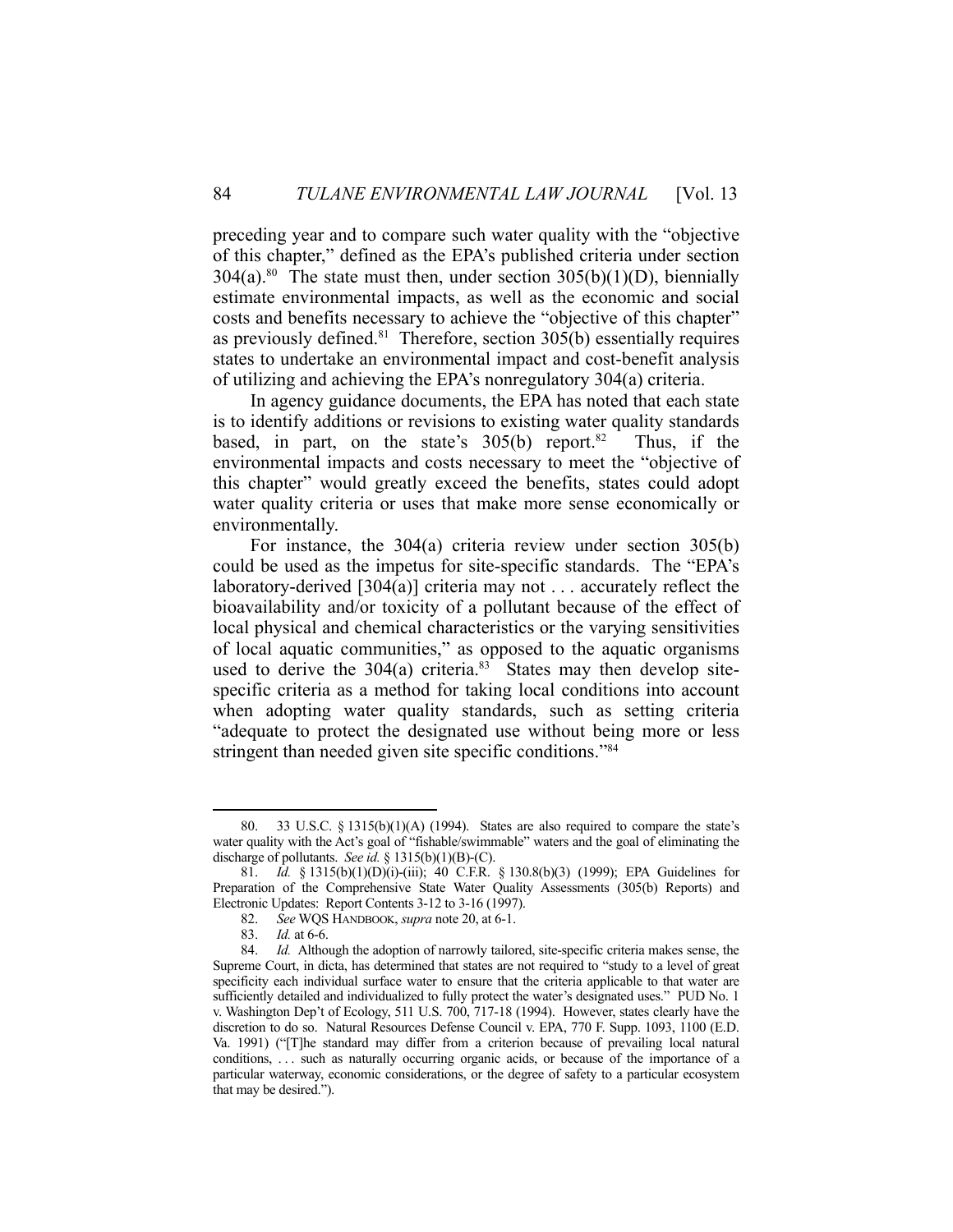Furthermore, the EPA's scientifically-derived 304(a) criteria may not be economically or technologically attainable, or may not be worth, in the state's view, the social and economic costs when weighed against the benefits. Section  $305(b)(1)(D)$ 's cost-benefit analysis could justify alternative water quality criteria or uses.<sup>85</sup>

## *D. Application of Section 305(b) to Section 303(d) Listing*

 Congress intended the water quality report under section 305(b) to be the states' primary and most comprehensive water quality analysis. $86$  The report is to be used by states to develop water quality management plans, which should influence all subsequent pollutant control activities and lead to the "development of alternative controls and procedures for problems identified in the latest 305(b) Report."87

 Moreover, states should use the data and information contained in its  $305(b)$  report to compile its  $303(d)$  list.<sup>88</sup> However, the waters contained on the 303(d) list should not mirror, but should represent a subset of those contained in the  $305(b)$  report.<sup>89</sup> "[T]he mere fact that a water body segment is identified in a Section 305(b) report does not 'require' the segment to be listed for purposes of Section 303(d)."90 In fact, given the potential regulatory impacts of section 303(d) listings,  $91$  303(d) lists must be based on more specific and reliable data than that required of waters identified as "impaired" in a 305(b) report.<sup>92</sup> Nevertheless, the  $305(b)$  report exists as the foundation from

 <sup>85.</sup> *See* 33 U.S.C. § 1315(b)(1)(D) (1994). That such alternative use designations were contemplated is clear under EPA regulations, which allow de-designation of uses where the designated use is not an existing use, as defined in 40 C.F.R. § 131.3(e), and more stringent pollution control strategies required to meet such uses would cause substantial and "widespread economic and social impacts." 40 C.F.R. § 131.10(g)(6) (1999); WQS HANDBOOK, *supra* note 20, at 6-6.

 <sup>86.</sup> *See* 40 C.F.R. §§ 130.1(b), 130.8(a) (1999); S. REP. NO. 92-414, at 55 (1972).

 <sup>87. 40</sup> C.F.R. §§ 130.8(a), 130.11(c) (1999).

 <sup>88.</sup> *See id.* § 130.7(b)(5)(i).

 <sup>89.</sup> *See supra* note 56 and accompanying text; *cf.* Surface Water Toxics Control Program and Water Quality Planning and Management Program, 57 Fed. Reg. 33,040, 33,046 (1992) (providing states with "an option . . . to consolidate the section 303(d) listing requirement with the section 305(b) reporting process, since much of the analysis and data evaluation a State performs to develop the section 305(b) report is relevant to identifying water quality-limited waters under section  $303(d)$ ").

 <sup>90.</sup> Western Carolina Reg'l Sewer Auth. v. Department of Health and Envt'l Control (DHEC), No. 98-ALJ-07-0267-CC, 1999 WL 1016064, at \*12 (S.C. Admin. Law Judge Div. Sept. 22, 1999) (order granting summary judgment).

 <sup>91.</sup> *See supra* text accompanying notes 9-13.

 <sup>92.</sup> *See Western Carolina Reg'l Sewer Auth.*, 1999 WL 1016064, at \*12; *see also* Proposed List of Water Quality Limited Waterbodies Needing Total Maximum Daily Loads in the State of Minnesota, 58 Fed. Reg. 64,584, 64,585 (1993) ("Waterbodies which have been specifically *excluded* from this proposed section 303(d) list consist of those listed as impaired in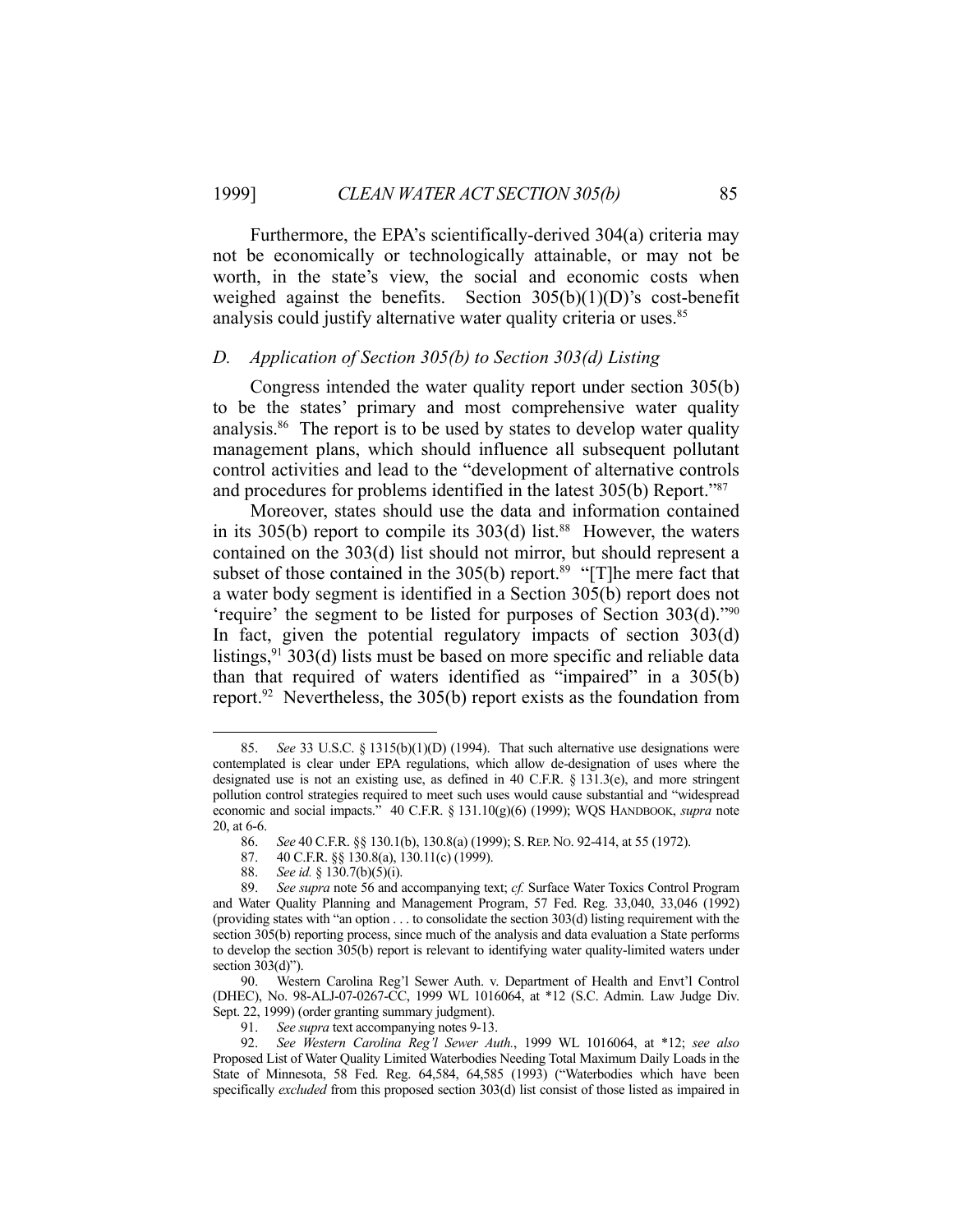which the other impaired-waterbody lists required under the CWA are compiled.

 Thus, if the 305(b) report was properly done prior to the adoption of the state's first  $303(d)$  list,<sup>93</sup> the economic, social, and environmental implications of controlling all sources of pollutants in order to meet water quality standards would have been assessed prior to the adoption of the first required 303(d) list, and economics would have played a role in the 303(d) listing process.

## *E. Tie Between Water Quality Standards and TMDLs*

 As previously stated, the section 303(d) list is intended to include all waters where the effluent limitations required under the "best practicable control technology" (BPT) and secondary treatment are not stringent enough to implement any applicable water quality standard.<sup>94</sup> In a state where few water quality criteria have been formally or properly adopted as "water quality standards" by the state, and thereafter approved by the EPA, the 303(d) list should be fairly short.

 However, some states list waters not because a specific water quality standard has been exceeded, but because the state determined that any one of a number of other factors was met.<sup>95</sup> For example, in California, such factors can include the existence of a fishing, drinking, or swimming advisory; anecdotal evidence of beneficial use impairment; tissue concentrations in consumable body parts of fish or shellfish exceeding advisable tissue levels or guidelines; or merely that the "water quality is of such concern that . . . the water body needs to be afforded a level of protection offered by a 303(d) listing."96 While these factors are important and should be maintained

Minnesota's section 305(b) Report, based solely on best professional judgment or on ambient water quality data older than 5 years. These waterbodies were excluded due to unreliability of the data.") (emphasis added).

 <sup>93.</sup> The first 305(b) report was due in 1975. *See* 33 U.S.C. § 1315(b). The first 303(d) list was due in 1979. *See id.* § 1313(d)(1)(C). Thus, states had at least three iterations (1975, 1976, and 1978) of the 305(b) analysis prior to the first required 303(d) list.

 <sup>94.</sup> *See supra* notes 28-30; 33 U.S.C. § 1313(d)(1)(A) (1994).

 <sup>95.</sup> *See, e.g.*, TOTAL MAXIMUM DAILY LOAD WORKGROUP, 1998 CLEAN WATER ACT (CWA) SECTION 303(d) LISTING GUIDELINES FOR CALIFORNIA (1997) [hereinafter SECTION 303(d) LISTING GUIDELINES FOR CALIFORNIA] (on file with author) (listing factors developed for statewide decisions on listing California surface water bodies under CWA Section 303(d)).

 <sup>96.</sup> *Id.* at 2-3. These factors are similar to those found in EPA regulations and listing guidance. *See* 40 C.F.R. § 130.7(b)(5)(i)-(iv) (1999). However, EPA's list of "all existing and readily available water quality-related data and information" is merely intended to be used as a starting point for construction of a finite list of waters that have failed to attain applicable water quality standards. *See id.*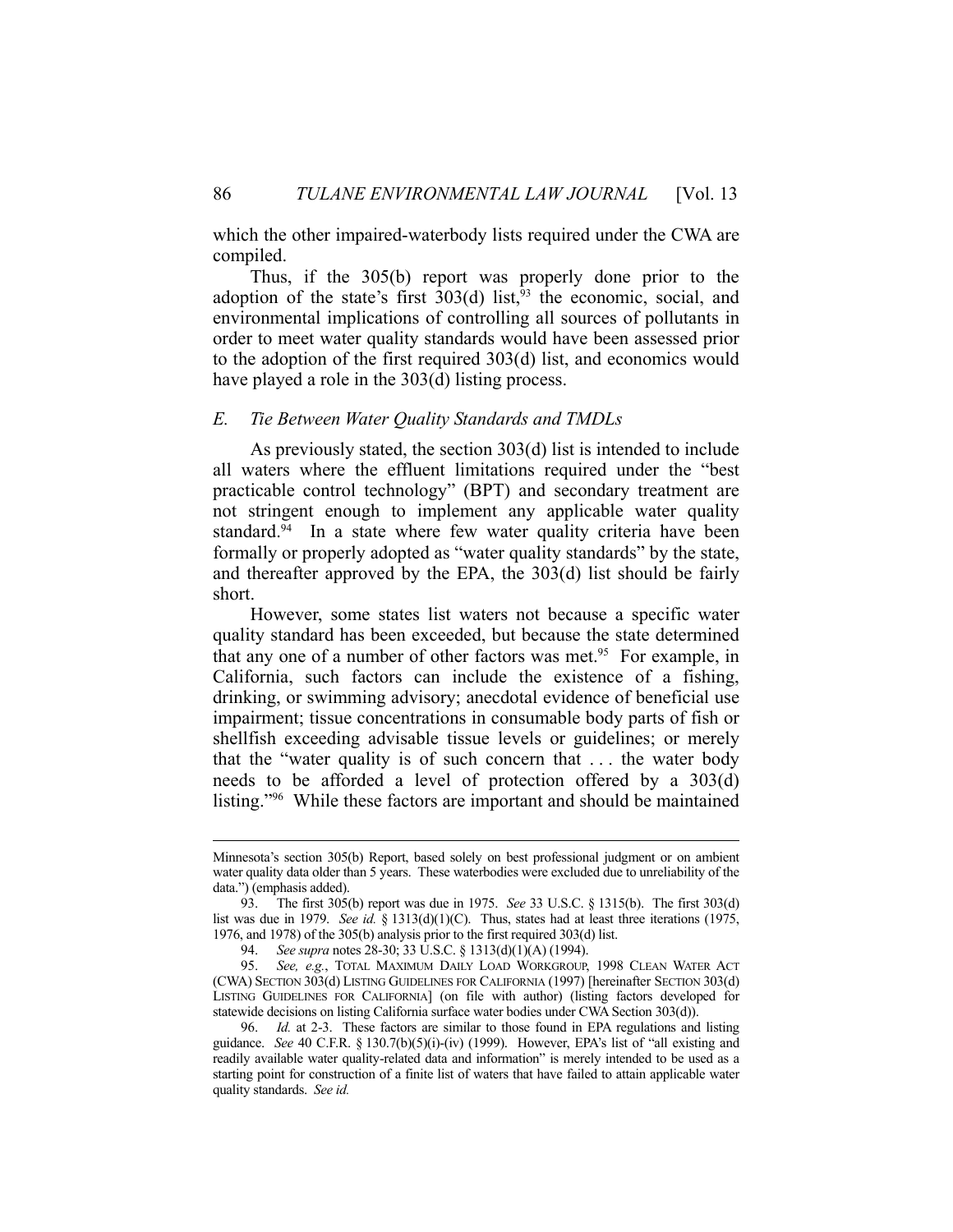and tracked by the states, they do not provide an appropriate cause for listing these waters under the dictates of section  $303(d)(1)(A).^{97}$ Clearly, each of these factors goes far beyond the 303(d) listing requirements mandated by the CWA, which arguably require listing only when there are demonstrable violations of applicable water quality standards after the application of BPT and secondary treatment.98 Listings based on such factors resulted in the 1998 303(d) list for all states totaling 40,000 waterbody-pollutant combinations, each likely requiring a TMDL in the next fifteen vears.<sup>99</sup>

 States should not be allowed or encouraged to improperly list waterbodies where quality-controlled and assured data do not demonstrate an exceedance of a properly adopted water quality standard, or where informal criteria are exceeded. Such waterbodies are more appropriately listed as part of a 303(d)(3) list for the purpose of developing information and estimating TMDLs, a 305(b) report on general water quality, or any one of the other statutorily required lists under sections  $304(1)$ ,  $314(a)$ , or  $319<sup>100</sup>$  The  $303(d)$  list should be limited to waterbodies in which the existing and readily available water quality-related data and information demonstrate a violation of properly adopted and interpreted water quality standards.<sup>101</sup>

 Congress gave the EPA authority to disapprove of state lists where states have gone beyond the requirements of section 303(d) and added these additional waterbodies based on ancillary criteria or other factors.102 However, the EPA has not used its statutory authority in

 <sup>97.</sup> *See* Brady Memorandum, *supra* note 55, at 4.

 <sup>98.</sup> *See* 33 U.S.C. § 1313(d)(1)(A) (1994).

 <sup>99.</sup> *See* EPA, ANALYSIS, *supra* note 5, at 32.

 <sup>100.</sup> *See supra* text accompanying notes 52-55.

 <sup>101.</sup> *See* 40 C.F.R. § 130.7(b)(5) (1999) (defining the phrase "all existing and readily available water quality-related data and information"). This data and information is to be used to develop the 303(d) list and should include, among other things, the waters identified by the state in its most recent 305(b) report. *See id.* § 130.7(b)(5)(i). Thus, not all of the waterbodies for which such information and data exist need to be included on the 303(d) list. However, the current regulations do require the state to provide, upon request, good cause for not including any waterbody for which such information and data exist. *See id.* § 130.7(b)(6)(iv). A valid rationale, for example, can be shown where a waterbody demonstrates some indicia of "impairment," which does not rise to the level of a violation of an applicable water quality standard. *See* 303(d) PROGRAM GUIDANCE DOCUMENT, *supra* note 56, at A-1. In the alternative, a state can also use the rationale that the informal guidelines being used to show impairment, such as sediment criteria or fish tissue criteria, have not been properly adopted as water quality standards under state law. *See* discussion *infra* Part IV.E.3.

 <sup>102.</sup> *See* 33 U.S.C. § 1313(d)(2) (1994).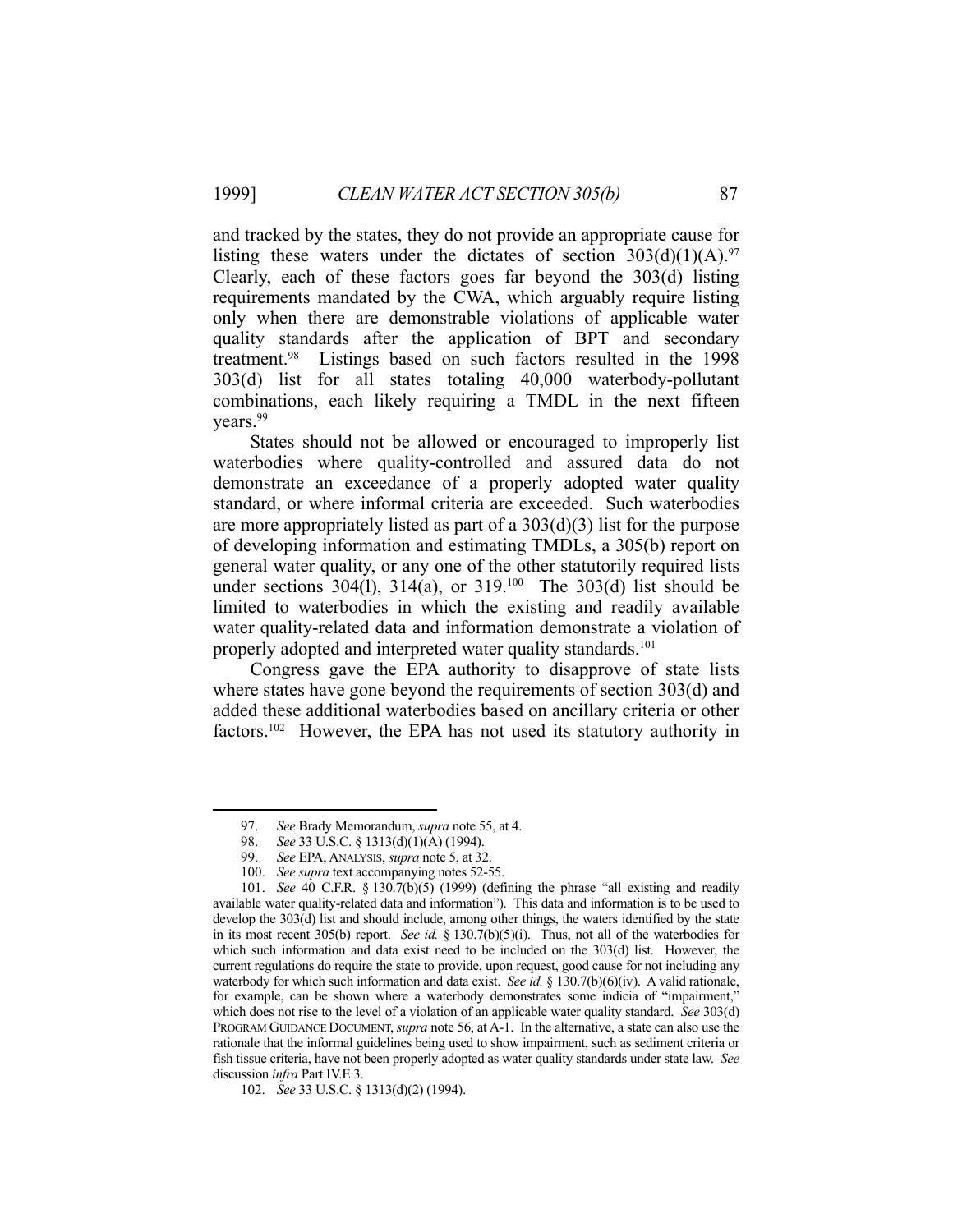this manner and, in fact, has issued guidance and proposed regulations stating that the state  $303(d)$  lists should be broader.<sup>103</sup>

# 1. Use of Narrative Toxicity Criteria to Include Waters on the 303(d) List

 States may attempt to use informal guidelines, such as sediment criteria or fish tissue pollutant levels, as indicators of violations of narrative water quality criteria and as justification for 303(d) listing.<sup>104</sup> Furthermore, a state may argue that its 303(d) list is more comprehensive because the state is utilizing narrative water quality criteria, as well as adopted numeric criteria, to determine whether a waterbody has attained a water quality standard. If this is the case, then the requirements under state law must be followed.105 States attempting to utilize narrative criteria in the development of state water quality standards must comply with requisite procedural steps.106 Moreover, all water quality criteria, whether numeric or narrative, must be adopted pursuant to state law requirements prior to being implemented as components of water quality standards, or prior to being used as indicators of water quality impairment.<sup>107</sup>

 The California Water Code, section 13241, requires that when establishing water quality criteria, the state must take into account, inter alia, economic considerations.108 In addition, section 13242 of the California Water Code requires the state to adopt a program for achieving water quality criteria, including a description of the nature of the actions necessary to achieve the objectives, a time schedule for such implementation, and a surveillance and compliance-monitoring program.109

 Therefore, if California's water quality program utilizes informal guidance criteria as indicators of violations of narrative objectives, the program is, in essence, creating *de facto* water quality standards,

 <sup>103.</sup> *See* Grubbs Memorandum, *supra* note 14, at 5; Proposed Revisions to the Water Quality Planning and Management Regulation, 64 Fed. Reg. 46,012, 46,025 (1999).

 <sup>104.</sup> *See* WQS HANDBOOK, *supra* note 20, at 3-24.

 <sup>105.</sup> *See* 40 C.F.R. § 131.6(e) (1999).

 <sup>106.</sup> *See id.* § 131.11(a)(2) ("[T]he State must provide information identifying the method by which the State intends to regulate point source discharges of toxic pollutants on water quality limited segments based on such narrative criteria. Such information may be included as part of the standards . . . .").

 <sup>107.</sup> *See id.* § 131.6(e).

 <sup>108.</sup> *See* CAL. WATER CODE § 13241 (Deering 1977 & Supp. 2000). Other factors to be considered are: (1) past, present, and probable future beneficial uses of water; (2) environmental characteristics of the relevant waterbody; and (3) water quality conditions that could reasonably be achieved through proper control of all factors which affect water quality in the area. *See id.*

 <sup>109.</sup> *See id.* § 13242.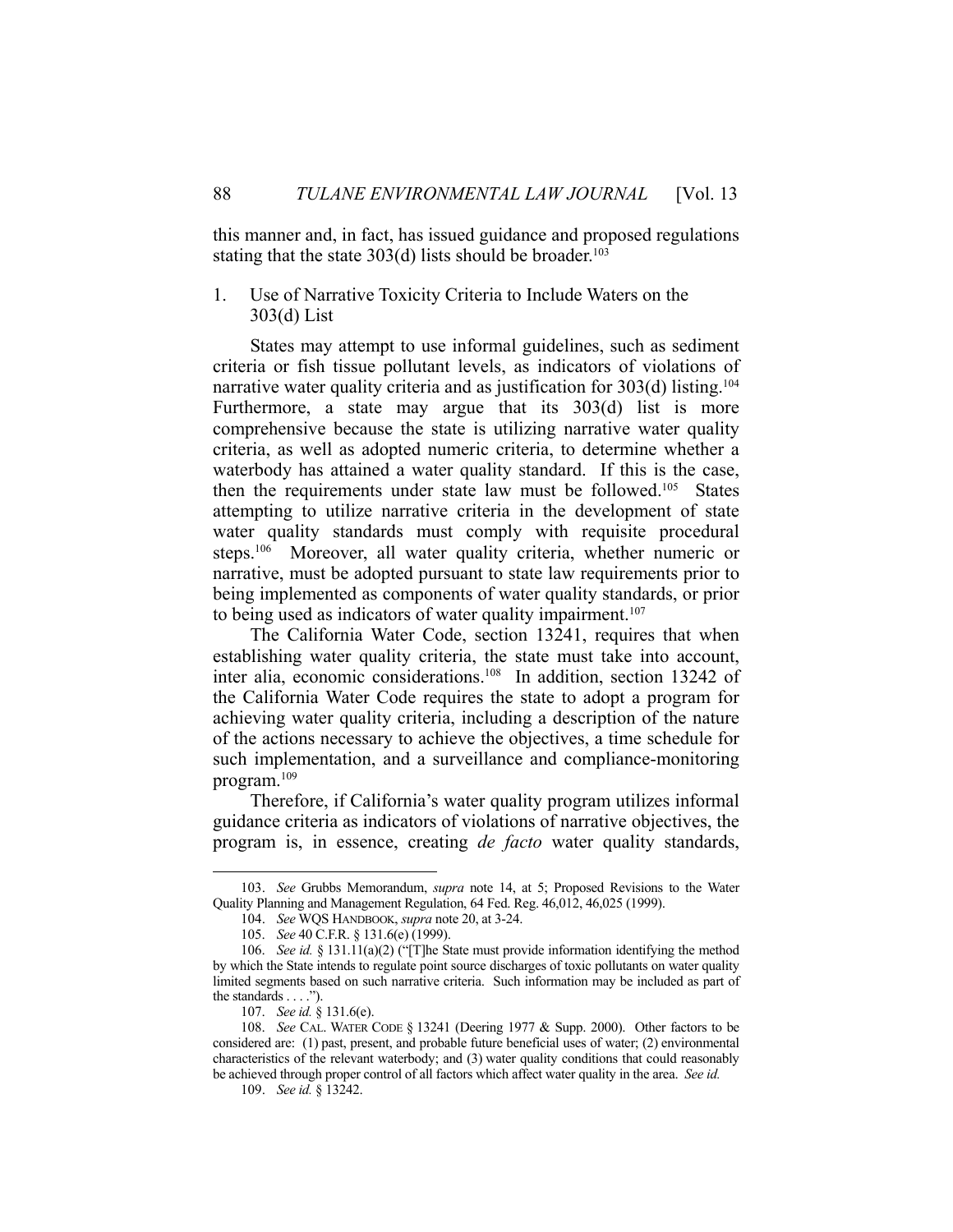thereby circumventing the formal standards-adoption process. As a result, the state must demonstrate that the factors contained in sections 13241 and 13242 of the California Water Code, including economic considerations, were addressed prior to adopting and utilizing these *de facto* water quality standards in the CWA section 303(d) listing and TMDLs adoption processes.

#### 2. Use of Narrative Criteria Translators

 Assuming narrative criteria are properly adopted, other state law requirements must be considered prior to relying on narrative water quality standards used to create a state's  $303(d)$  list.<sup>110</sup> Primarily, a state must translate its narrative criteria into site-specific, numerical values for 303(d) listing purposes pursuant to state- and EPAapproved procedures.<sup>111</sup> In order to become binding, translation procedures for new narrative criteria must be adopted by the state in accordance with state law requirements for adopting regulations.<sup>112</sup> Furthermore, at least one court has held that such translation procedures "must be approved by EPA as part of the state's water quality standards program (as would be the case for a numeric criterion)."113 Only after clearing these hurdles may narrative criteria be utilized for listing waters on the state's 303(d) list or for setting TMDLs.

#### 3. 303(d) Listings Based on De Facto Regulations

 The EPA and some states have issued guidance on how to compile 303(d) lists and how to determine which waters should be

 <sup>110.</sup> A state could also be subject to a legal challenge for using such *de facto* water quality standards or underground regulations without following the dictates of applicable state law, such as the state equivalent of the federal National Environmental Policy Act, 42 U.S.C. §§ 4321- 4370e (1994 & Supp. III 1997), and Administrative Procedure Act, 5 U.S.C. §§ 551-559, 701-706 (1994 & Supp. IV 1998).

 <sup>111.</sup> *See* Surface Water Toxics Control Program and Water Quality Management and Planning Program, 57 Fed. Reg. 33,040, 33,045 (1992) (discussing amendments to 40 C.F.R. § 130.7(b)(3) with regard to interpreting narrative criteria on a case-by-case basis to establish the applicable water quality standard for making section 303(d) listing determinations).

 <sup>112.</sup> *See* 40 C.F.R. § 25.10(b) (1999).

 <sup>113.</sup> Western Carolina Reg'l Sewer Auth. v. Department of Health and Envt'l Control (DHEC), No. 98-ALJ-07-0267-CC, 1999 WL 1016064, at \*36 (S.C. Admin. Law Judge Div. Sept. 22, 1999) (order granting summary judgment) (citing 40 C.F.R. § 122.44(d)(1)(vii)(B)). As part of the water quality standards adoption process, the "notice and comment" public participation requirements would be activated. "The publication requirements are not only intended to give the public and the regulated community fair notice of what is expected of them, but also to ensure that the narrative criteria have clear bounds and a rationale basis for their implementation." *Id.*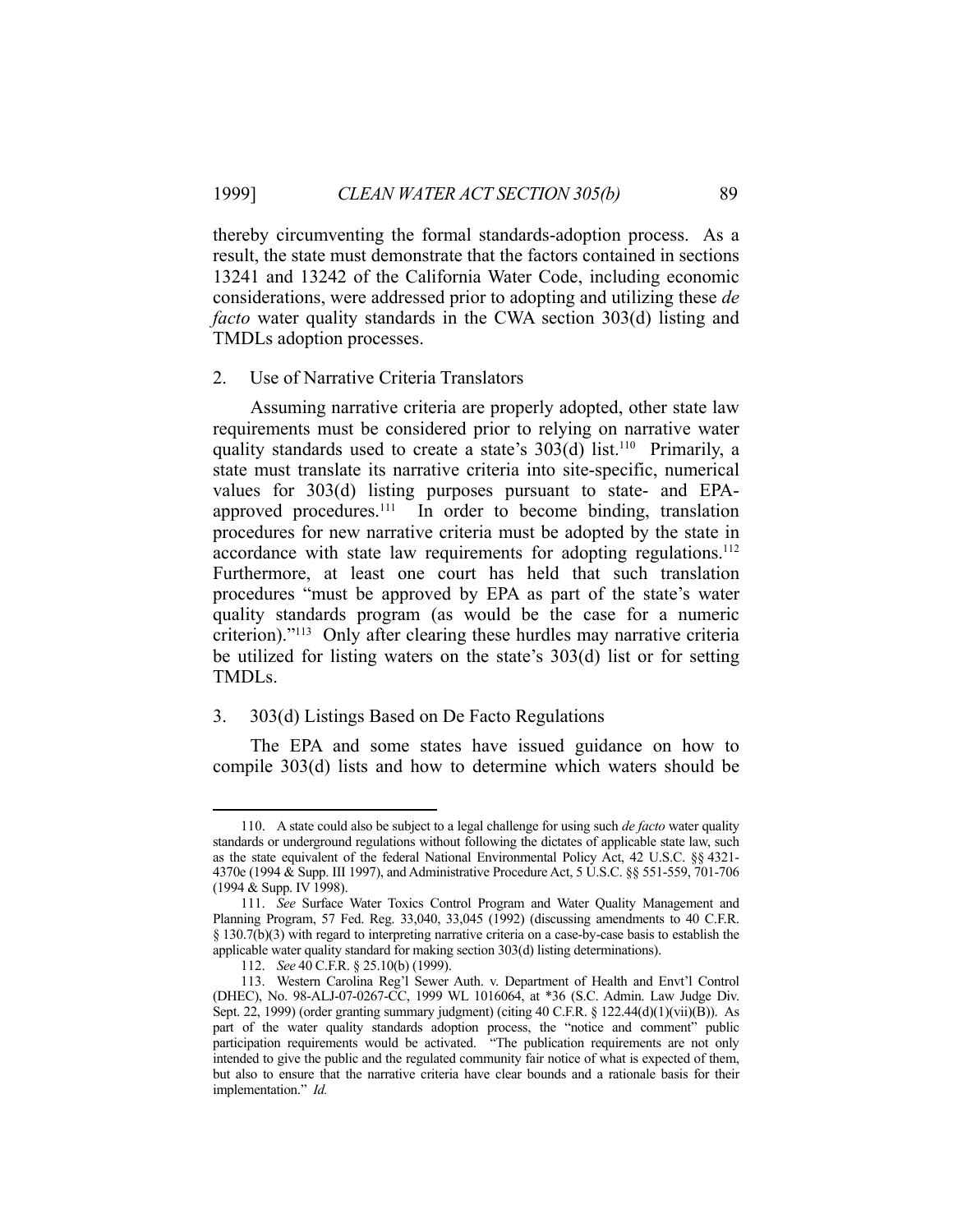included on such lists. $114$  These guidance documents may significantly expand the scope of 303(d) lists far beyond the plain statutory language. Moreover, under the Administrative Procedure Act (APA)<sup>115</sup>, these guidance documents may be invalid as "underground regulations."116

 In most states, state law requires that whenever a state agency adopts a rule or regulation, minimum procedural requirements must be met.<sup>117</sup> The federal APA has similar provisions requiring the EPA and other agencies to follow certain procedures prior to adopting any "rule."<sup>118</sup> If the state uses a section 303(d) guidance document, which has not been formally adopted as a "rule," as the basis for listing decisions, or if the EPA considers a state 303(d) list, which is based on such guidance, then a strong argument exists that the 303(d) guidance constitutes a "rule."

By restricting the use of such guidance and confining the scope of 303(d) lists to those waters intended by the explicit language of the CWA, the 303(d) list would most likely become a more reasonable assessment of waters that do not meet formally adopted water quality standards. If the 303(d) lists were narrowed and more focused, the number of TMDLs needed would decrease, as would the associated costs of developing and implementing a smaller number of TMDLs.

#### IV. CASE STUDY

1

 Recently, several lawsuits relating to 303(d) lists and TMDLs have been filed in California.<sup>119</sup> One of these lawsuits, filed by a "publicly owned treatment works" (POTW), may alter the

 <sup>114.</sup> *See, e.g.*, Memorandum from Robert H. Wayland III, Director, Office of Wetlands, Oceans, and Watersheds, to Water Division Directors, Great Water Body Programs Directors, Water Quality Branch Chiefs (Aug. 17, 1997) (on file with author) (clarifying important policies related to listing of waters for the 1998 303(d) listing cycle); SECTION 303(d) LISTING GUIDELINES FOR CALIFORNIA, *supra* note 95 (listing factors developed for statewide decisions on listing California surface water bodies under CWA Section 303(d)).

 <sup>115. 5</sup> U.S.C. §§ 551-559, 701-706 (1994 & Supp. IV 1998).

 <sup>116.</sup> The term "underground regulations" refers to any regulation that should have been, but was not adopted in compliance with the APA. *See* Michael Asimov, *California Underground Regulations*, 44 ADMIN. L.REV. 43, 45 n.12 (1992).

 <sup>117.</sup> *See, e.g.*, CAL. GOV'T CODE § 11346 (Deering 1997) (listing procedural requirements for proposed agency action).

 <sup>118.</sup> *See* 5 U.S.C. § 553 (1994).

 <sup>119.</sup> *See, e.g.*, San Francisco Baykeeper v. Browner, No. C 000132 (N.D. Cal. filed Jan. 12, 2000); Pronsolino v. Marcus, No. C 99-01828 WHA (N.D. Cal. filed Apr. 12, 1999) (arguing, *inter alia*, that Section 303(d) does not apply to nonpoint sources), *summ. j. granted*, (N.D. Cal. Mar. 30, 2000) (on file with author); Petition for Writ of Mandate and Complaint for Declaratory and Injunctive Relief, Sacramento Reg'l County Sanitation Dist. v. State Water Resources Control Bd., No. 98-CS01702 (Cal. Super. Ct. filed June 26, 1998).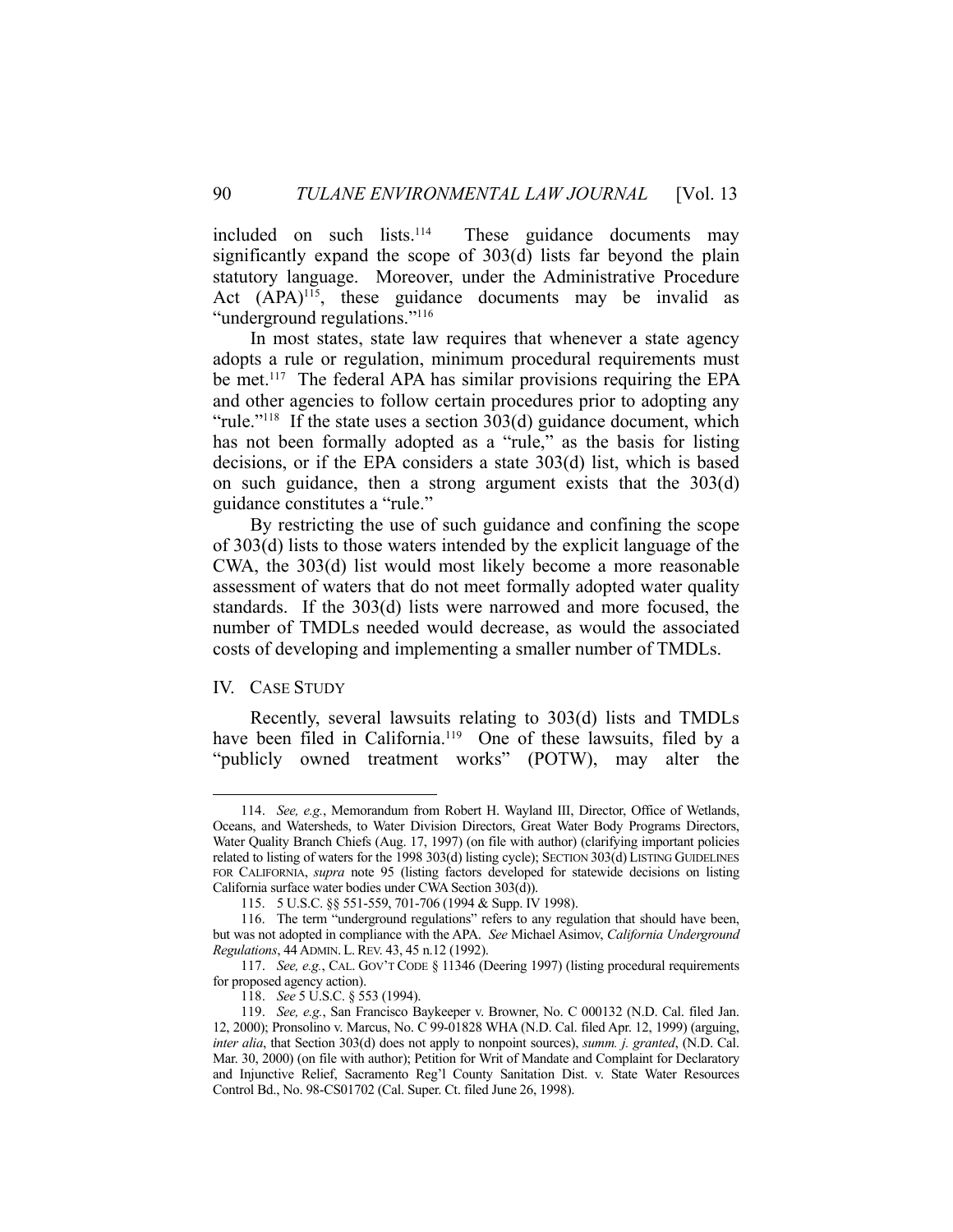requirements for developing and adopting TMDLs, considering the POTW's arguments under CWA section 305(b).<sup>120</sup>

 The POTW alleges that the state failed to properly follow the requirements set forth in section  $305(b)$ .<sup>121</sup> In particular, it argues that the state failed to estimate the environmental impacts, as well as the economic and social costs and benefits associated with achieving impaired water quality standards.<sup>122</sup> The POTW also contends that a 303(d) list and the resultant TMDLs cannot be prepared properly where the section 305(b) analysis fails to meet all of the CWA's statutory requirements.<sup>123</sup> This suit seeks to have California's  $305(b)$ report and 303(d) list invalidated and to enjoin the adoption or implementation of TMDLs established pursuant to the invalidated  $303(d)$  list.<sup>124</sup>

 One of the underlying objectives of this lawsuit is to introduce a meaningful consideration of economic costs and environmental benefits into the TMDL process.<sup>125</sup> Currently, TMDLs are being proposed and adopted without consideration of the relative costs of implementing WLAs and "load allocations" (LAs), and without consideration of the water quality benefits and environmental impacts of instituting such load restrictions.126

 TMDLs will most likely result in more stringent effluent limits on NPDES permit-holders. Such effluent limits may require large reductions in pollutants that are not achievable through pollution prevention and would, therefore, require installation of additional

 <sup>120.</sup> *See* Petition for Writ of Mandate and Complaint for Declaratory and Injunctive Relief, *Sacramento Reg'l County Sanitation Dist.*, No. 98-CS01702.

 <sup>121.</sup> *See id.* at 2.

 <sup>122.</sup> *See id.* at 7.

 <sup>123.</sup> *See id.* at 17.

 <sup>124.</sup> *See id.* at 19. Such relief is not far-fetched given the recent decision in *Western Carolina Regional Sewer Authority v. Department of Health and Environmental Control (DHEC)*, No. 98-ALJ-07-0267-CC, 1999 WL 1016064 (S.C. Admin. Law Judge Div. Sept. 22, 1999) (order granting summary judgment). In that case, all regulatory and permitting actions taken by DHEC, including the state's 305(b) report and 303(d) list, and many NPDES permit limits, were invalidated based on the use of improperly adopted water quality standards. *See id.* at \*39. DHEC was also enjoined from establishing or implementing TMDLs, WLAs, LAs, or NPDES permit effluent limits based on the invalidated standard or 303(d) list. *See id.* at \*40. As of February 2000, no signed orders have been entered into in the POTW's case against the state.

 <sup>125.</sup> *See* Petition for Writ of Mandate and Complaint for Declaratory and Injunctive Relief, *Sacramento Reg'l County Sanitation Dist.*, No. 98-CS01702, at 7.

 <sup>126.</sup> *See, e.g.*, *Western Carolina Reg'l Sewer Auth.*, 1999 WL 1016064, at \*29 (finding that resulting TMDLs and WLAs by DHEC were likely to result in implementation of technologies which would create additional economic and environmental problems).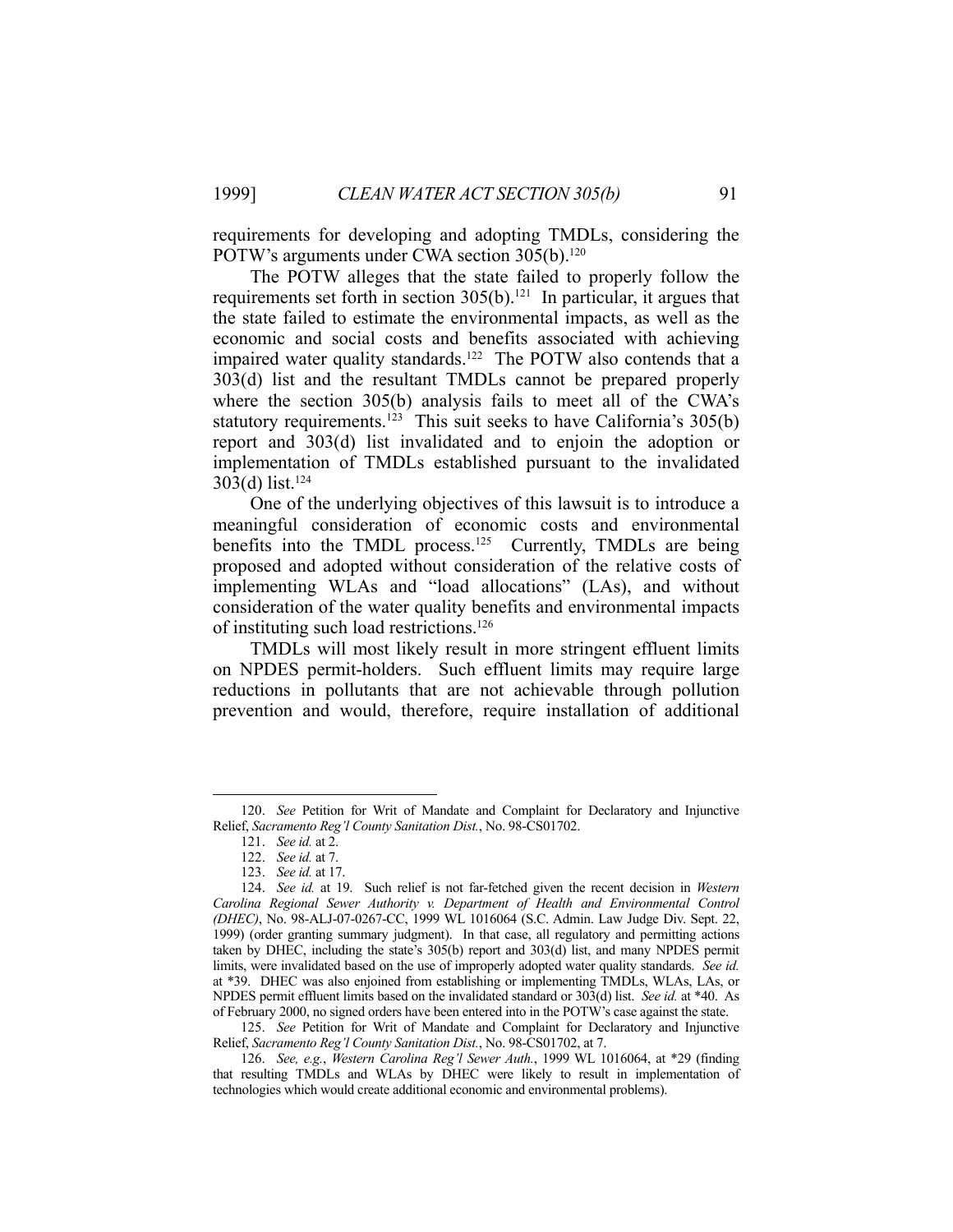advanced treatment technologies $127$  with large capital costs and recurring annual operation and maintenance costs.<sup>128</sup>

 The water quality benefits associated with these costly pointsource reductions may be questionable in situations where: (1) point sources discharge only a small percentage of the total load for the listed constituent; (2) nonpoint sources, such as agricultural or urban runoff, atmospheric deposition, or in-place sediments, account for the majority of pollutant loading; and (3) the water quality standard is not well correlated to site-specific conditions.

 In an effort to elevate the 305(b) issue, at the federal level, California POTWs have submitted Notices of Intent to Sue,<sup>129</sup> and have also filed suit against the EPA for its failure to require states to follow the statutory requirements contained in section  $305(b)$ .<sup>130</sup>

#### V. CONCLUSION

1

 The impetus behind this Article is the fact that the 303(d) lists and  $305(b)$  reports for the year 2000 were due on April 1, 2000.<sup>131</sup> If the waters and pollutants listed on the states' 303(d) lists in 1998 remain on the next list or are expanded, 40,000 TMDLs likely will be required for each of those listed waters and pollutants in the next fifteen years.<sup>132</sup> This will lead to a number of important ramifications. First, more stringent effluent limits for listed pollutants will be placed on point sources since point sources are more accessible than nonpoint sources under the current regulatory regime. Second, additional point source controls beyond the technology-based requirements for industrial dischargers, and beyond secondary or tertiary treatment for municipal dischargers, will be extremely costly. Third, in most cases, additional point source controls will result in

 <sup>127.</sup> Such treatment technologies include chemical precipitation, reverse osmosis, and activated carbon. *See* Organic Chemicals and Plastics and Synthetic Fibers; Point Source Category Effluent Limitations Guidelines Pretreatment Standards; and Standards of Performance for New Source, 50 Fed. Reg. 29,068, 29,071-72, 29,075, 29,078 (1985).

 <sup>128.</sup> *See* Isaac et al., *supra* note 13, at 41.

 <sup>129.</sup> *See* Letter from Cal. Ass'n of Sanitation Agencies to Carol Browner, EPA Administrator, and Felicia Marcus, Regional Administrator of Region IX (Nov. 30, 1998) (on file with author); Letter, from Colin Lennard, counsel for Plaintiffs to Carol Browner, EPA Administrator and Felicia Marcus, Regional Administrator for Region IX (June 14, 1999) (on file with author).

 <sup>130.</sup> *See* Complaint for Declaratory and Injunctive Relief, California Ass'n of Sanitation Agencies and Southern Cal. Alliance of POTWs v. Browner, No. C000424GRW (N.D. Cal. filed Feb. 7, 2000).

 <sup>131.</sup> *See* 40 C.F.R. § 130.7(d)(1) (1999). However EPA is currently proposing to extend the due date to April 2002. *See* Revision to the Water Quality Planning and Management Regulation Listing Requirements, 65 Fed. Reg. 4919, 4920 (2000).

 <sup>132.</sup> *See* EPA, ANALYSIS, *supra* note 5, at 32.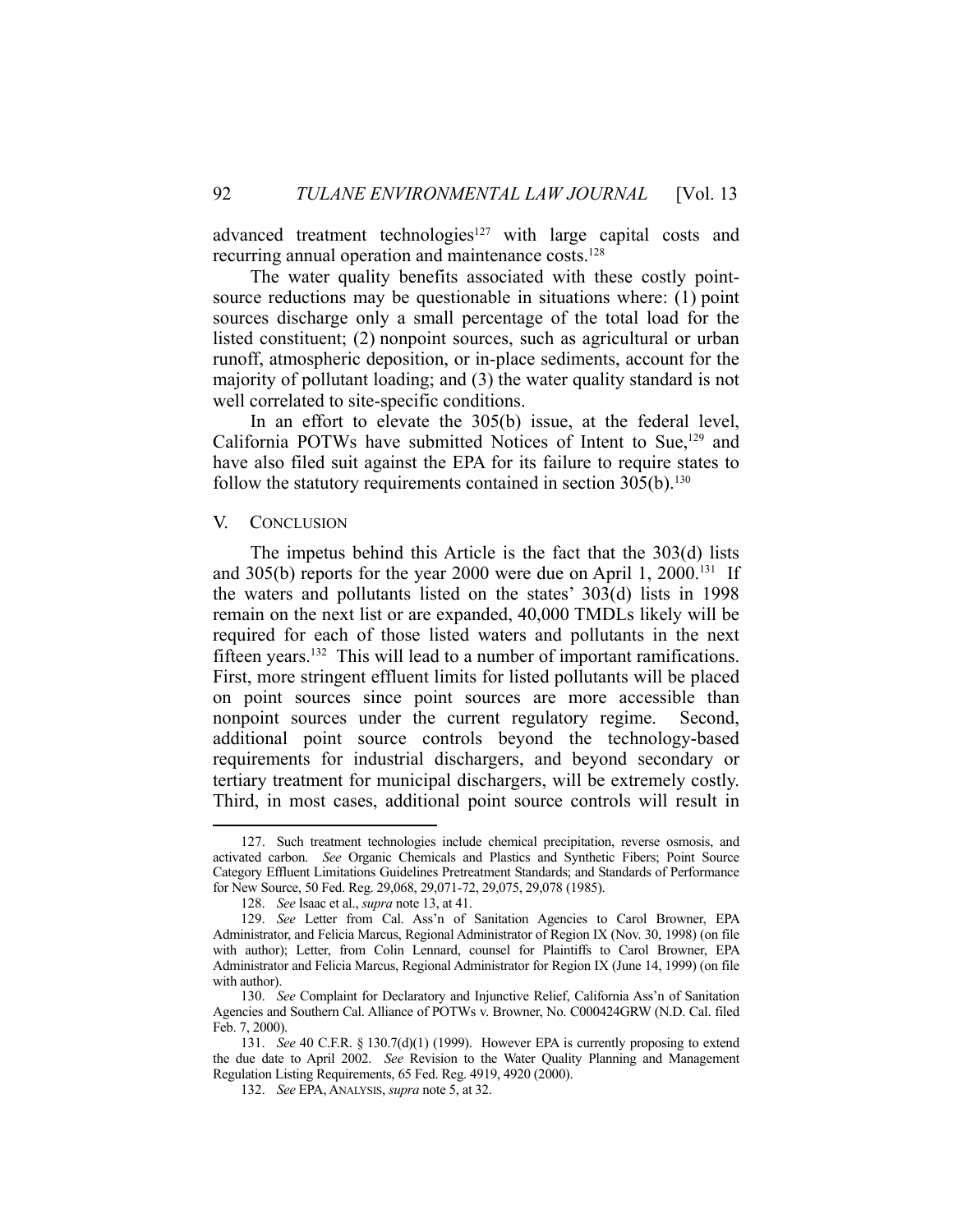only marginal water quality benefits since point sources already controlled by technology-based limits often contribute substantially less pollutants than nonpoint sources.<sup>133</sup> Finally, spending large amounts of dollars to remedy only a small portion of the problem is not a rational approach to addressing water quality impairments and attaining statutory objectives.

 This result could have been different. Had the EPA and the states properly followed the statutory mandates per the explicit legislative intent of the CWA, water quality standards would routinely include an economic analysis component. Additionally, 305(b) reports would provide broad assessments of all waterbodies, including the types of impairments, the available and practicable options for meeting statutory objectives, and the resultant costs, benefits, and environmental impacts of each option. Furthermore, 303(d) lists would describe a smaller subset of waters that are failing to meet adopted water quality standards even after the installation of BPT and secondary treatment. Perhaps most importantly, Congress and the public would have been made aware of the significance and cost of meeting water quality standards and remedying impaired waters as reflected in the 305(b) reports.

 This Article was designed to bring the original intent of the CWA back into focus and, hopefully, to steer the regulatory agencies toward proper implementation of the CWA. If successful, this regulatory refocusing could revitalize state processes for establishing water quality standards and guide and focus the 303(d) listing and TMDLs adoption processes. Water quality improvement demands a faster, more direct approach following a logical plan of implementation that considers environmental impacts and costs. Such an approach will avoid the potential costs associated with installing and maintaining expensive advanced treatment technologies where such additions will not produce significant water quality improvements.

 In summary, if proper 305(b) reports had preceded the adoption of state water quality standards, 303(d) lists, and TMDLs, then economics would have been incorporated into the TMDL process and

 <sup>133.</sup> *See* EPA/USDA, CLEAN WATER ACTION PLAN: RESTORING AND PROTECTING AMERICA'S WATERS 54 (1998) (noting that "polluted runoff is the greatest source of water quality problems in the United States today"); U.S. GENERAL ACCOUNTING OFFICE, TESTIMONY BEFORE THE SUBCOMM. ON WATER RESOURCES AND ENVT., COMM. ON TRANSP. AND INFRASTRUCTURE, HOUSE OF REPS., WATER QUALITY: IDENTIFICATION AND REMEDIATION OF POLLUTED WATERS IMPEDED BY DATA GAPS 1 (2000) ("'[N]onpoint' sources of pollution . . . are widely regarded as contributing to the largest share of remaining water quality problems.").